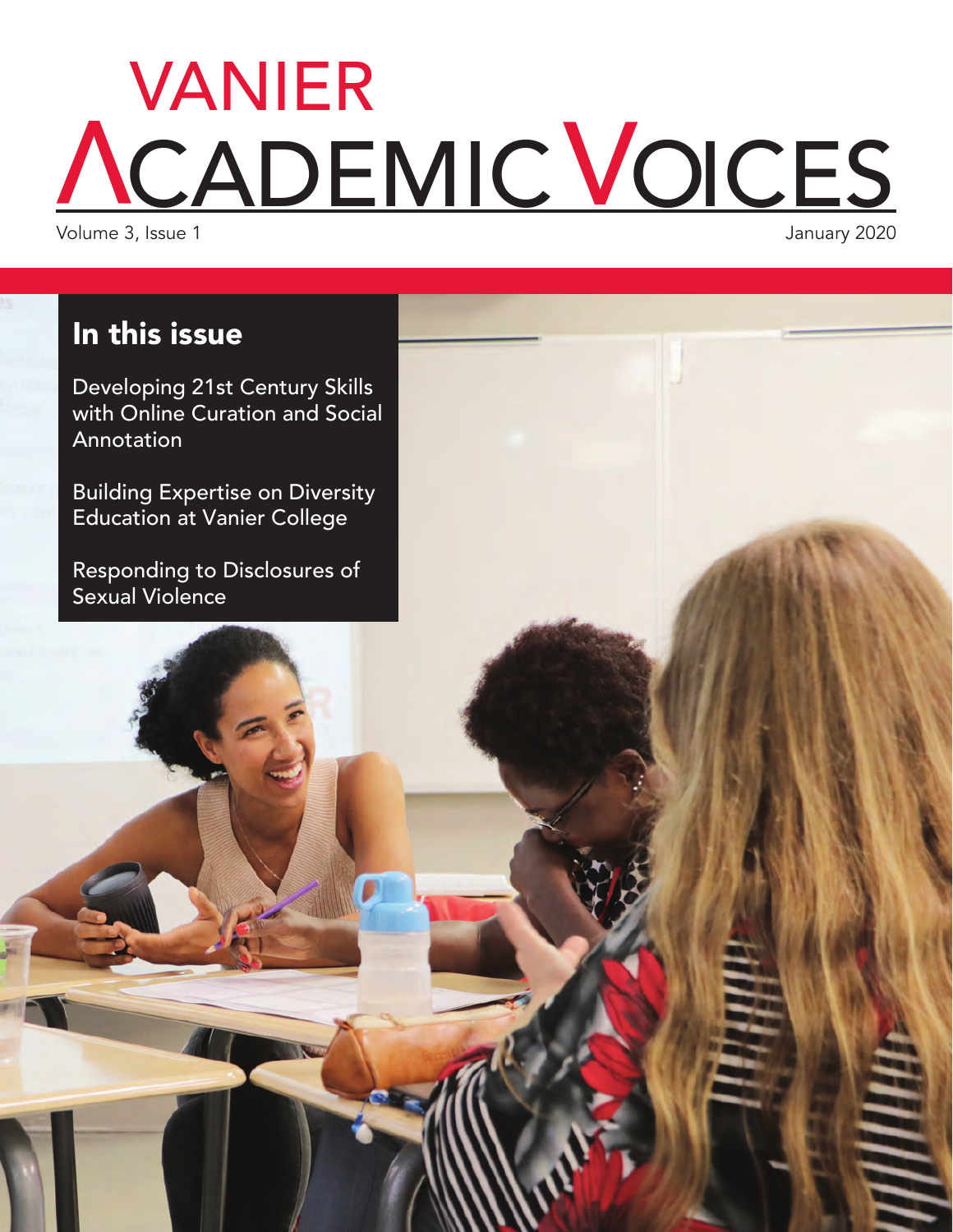$1-2$  Building Expertise on Diversity **Education at Vanier College** 

> $\mathbf{3}\text{-}\mathbf{5}$  Time Flies When You're **Focused and Having Fun!**

6-11 Developing 21st Century Skills with Online Curation and Social Annotation

> 12-15 Life as an Object: **Teaching Lived Experiences Alongside Theories Joël Cass**

15-19 Responding to Disclosures of Sexual Violence Lindsay Cuncins

> $20 - 23$  Come As You Are: **Vanier Collective Gardens Community Project Dana Bath**

 ${\bf 24}$  Vanier Researcher Profile: **Stephen Cohen** 

25 Publications from Vanier Teachers and Staff / Honours Awarded to **Vanier Teachers and Staff** 



#### **Editor** Julia Hall

**Graphic Design & Layout** Jason Lozano

**Cover Design** Judy Nguyen

**Cover Photo** Brandon Calder

**Printing** Data Resolutions

#### **Editor's Note**

Once again, an abundance of excellent content precludes the inclusion of a lengthy editor's note, but I'd be remiss if I didn't take a few lines to thank all of the creative and generous contributors to this issue of Vanier Academic Voices. The fifth edition of Vanier's in-house pedagogical magazine is brimming with innovative ideas that are sure to spark reflection among readers. This semester marks an exciting time at Vanier: as we ring in a new decade, we will reflect on Vanier's 50 years offering outstanding education, and we will look forward as we develop the 2020–2025 Strategic Plan and Student Success Plan. Here's to 50 more years of collaboration!

#### **Acknowledgments**

This edition of Vanier Academic Voices has come together thanks to the support of Annie-Claude Banville, Shari Blaukopf, Olga Mardas, Liliane Farah, Nora Soukiassian, Alena Perout, Michael Sendbuehler, Isabelle Delisle, Giovanna Arcuri, Brandon Calder, Christina Cichon, Marie Longpré, Andrea Palmer, Sarah Dudley, Maggie Kathwaroon, Else Leon, Jenny Gaboury, Adwoa Oduro, Spiridoula Photopoulos, Julie Gagné, Rosemarie Brodeur, Stephen Dinsmore, Matt Goldberg, Haritos Kavallos, Zohreh Moradi, Kathleen Chen, and the PSI team: Cynthia Cicci, Elana Cooperberg, Joanne Guay, Dave Hoida, Jane Hudson, Patti Kingsmill, Krista Riley, and Angela Vavassis.

Legal Deposit: Library and Archives Canada ISSN 2561-5696

#### **Publisher**



821 avenue Ste-Croix, Montreal, QC, H4L 3X9 514.744.7500 [voices@vanier.college](mailto:voices@vanier.college) [www.vaniercollege.qc.ca/psi/vanier-academic-voices](http://www.vaniercollege.qc.ca/psi/vanier-academic-voices)

Articles in this magazine are licensed under a Creative Commons Attribution-NonCommercial-NoDerivatives 4.0 International License (CC BY-NC-ND 4.0). To BY-NO-ND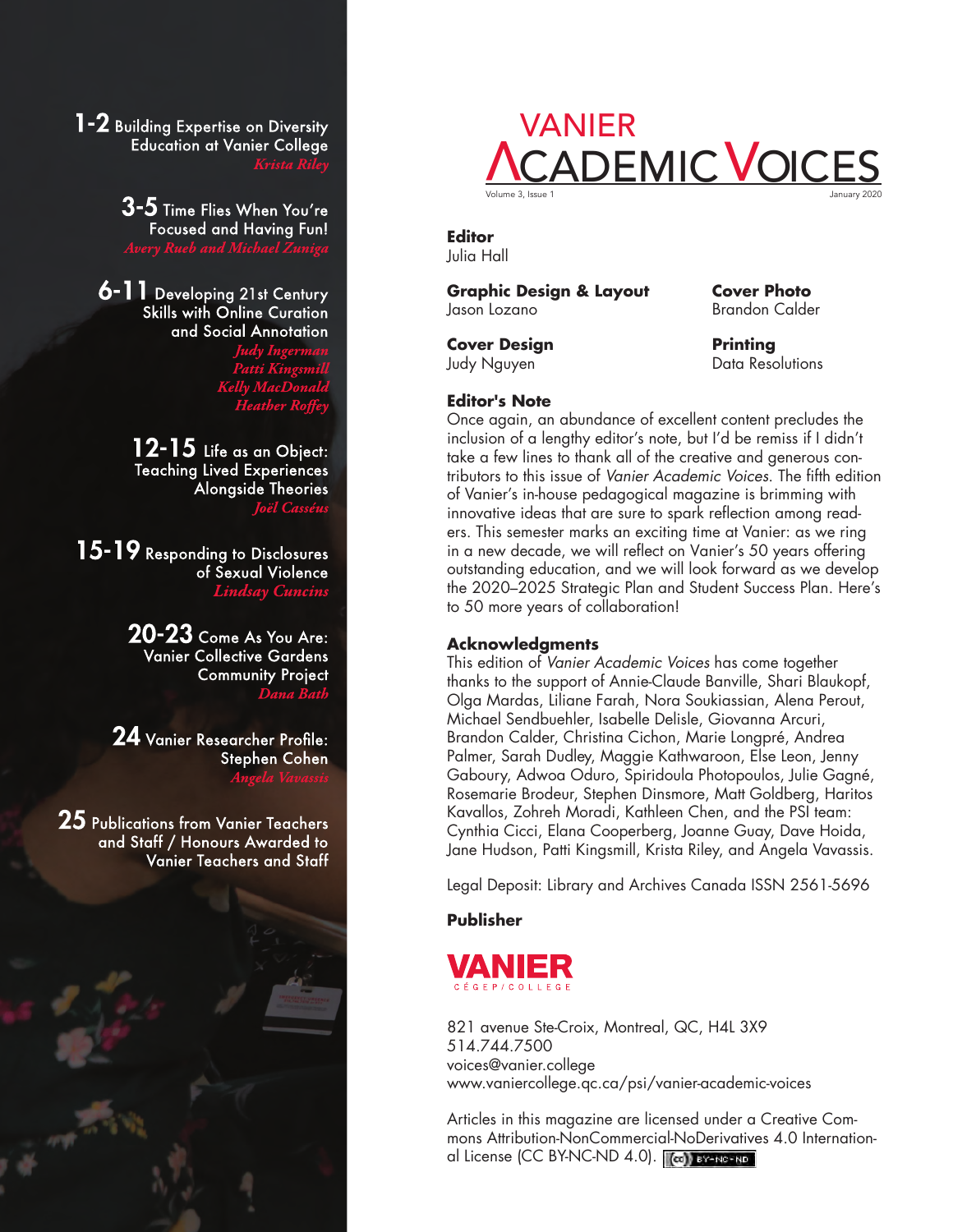### **Building Expertise on Diversity Education at Vanier College**

As one of the most diverse colleges in the country, Vanier College takes pride in the range of nationalities, languages, and identities represented among our students. As a signatory to CICan's Indigenous Education Protocol, Vanier is also committed to affirming the importance of Indigenous education. However, rather than being a finalized accomplishment to hold up on a pedestal, this diversity pushes us to think about how educational institutions can be best equipped to educate and support the students who come to us.

Vanier faculty and staff have long been active in research and projects related to diversity education. In fact, this work has been so extensive that the college is moving forward with the creation of a centre of research and expertise on the topic, which will allow us to highlight and support both existing projects and the creation of new initiatives. In this article, I will look at how we can understand diversity education; some examples of the work already being done at Vanier; and some of the next steps and considerations to keep in mind as plans for the centre develop.

#### **What is diversity education?**

Although "diversity" is sometimes understood mainly in ethnic or cultural terms, the diversity education work at Vanier generally takes a broader definition of diversity, looking at ethnocultural background, gender, language, sexuality, gender identity, religion, disability, class, and age, among other characteristics. As we look at all of those forms of diversity, there are many questions we can ask, including:

#### *How do different forms of diversity intersect?*

People's experiences and identities cannot be compartmentalized: someone is not a woman in some moments, and Indigenous in others, for example. The pieces of our identities do not simply add themselves to each other; rather, they interact with each other and influence each other. As many people reading this will be aware, Black feminist legal scholar Kimberlé Crenshaw coined the term "intersectionality" in 1989 to refer to the ways that forms of discrimination based on categories like race and gender work together and reinforce each other. As educators, it behoves us to ask ourselves, what does intersectionality look like in the lives of our students?

#### *Who do we imagine as the "default" student, and who is excluded from this image?*

Do we assume a "typical" student to be someone who is around 18 years old and living at home with parents who support them financially? Do we assume them to be born in Canada and to speak English or French as a first language? Do we assume that reading a certain number of pages for homework will only take a short time? If we talk in conversation about a typical student, are they more likely to be named "Jimmy" or "Johnny" than "Emilio," "Fatima," or "Rebecca"?

If so, what are we missing? It's true that certain experiences or backgrounds may be more common than others, and there's nothing wrong with that; the problem is what happens when students don't feel that we are ever taking their backgrounds or experiences into account, and when our words or actions implicitly exclude certain students over and over.

#### *What barriers might students be facing?*

At Vanier, we often talk about the diversity of our student body as a strength. This is true! However, if we are not as aware as we could be about the diverse experiences of our students, there may be barriers that have a disproportionate impact on some of our students. Students who speak English as a third or fourth language may be unfamiliar with certain figures of speech used in class. Students who are non-binary may face barriers to their physical education classes because of the gendered changerooms. Students with dyslexia may struggle to read PowerPoint slides that are cluttered or have insufficient contrast in colours. How can a greater attention to diversity help reduce some of these barriers?

#### **What is the "education" piece of "diversity education"?**

Having looked at what "diversity" means, let's look at the "education" side. Research and pedagogical projects aimed at diversity education might look at one or more of the following areas and prompt us to pose the following questions:

- **Course content:** what is the "canon" in particular fields? Whose voices are left out? How might all disciplines be enriched by ensuring a wider diversity of topics covered and authors read?
- **Pedagogy/teaching styles:** how can teaching styles be adapted in order to be accessible to students with a wide range of possible disabilities, language levels, and cultural points of reference? How can Indigenous pedagogies be incorporated into more disciplines?
- **Institutional policies:** are there policies around admission or assessment that might create disproportionate barriers for certain students? What considerations need to be kept in mind in order to ensure that policies don't impose a greater burden on some students than on others?
- **Services for students:** what does it look like for academic institutions to offer services (financial, psychological, disability-related,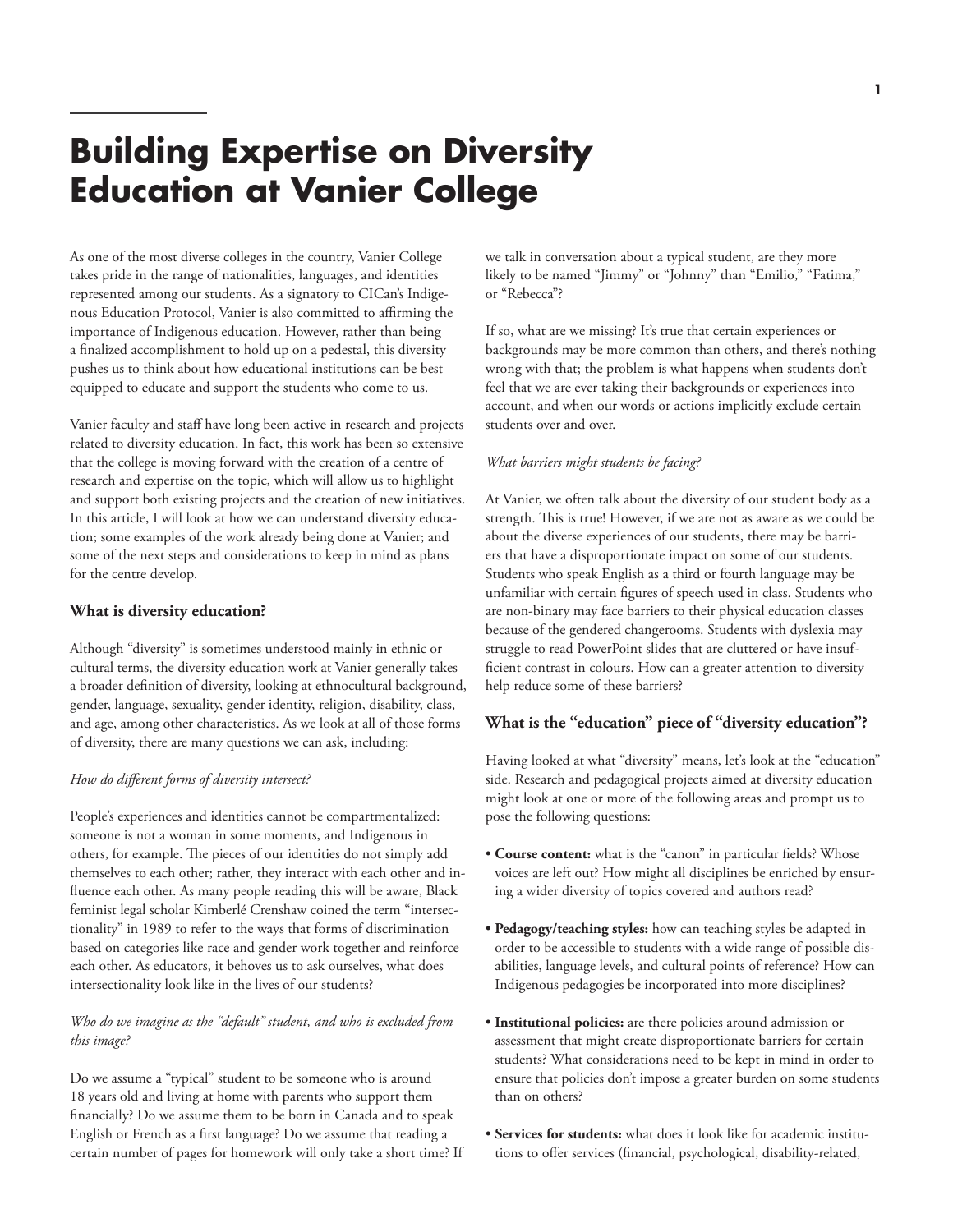and others) that are culturally relevant, that respond to the needs of our students, and that are available at times that our students can access them?

- **Campus climate:** what does it mean for a campus to be safe and accessible to students, both physically (such as the presence of ramps and elevators) and in other ways (for example, options for washrooms that affirm people's gender identities)? How do we assess whether our campus climate affirms all students?
- **Representation:** what impact does representation of backgrounds and identities among faculty, staff, and administration have for students?

#### **Who is already working on diversity education at Vanier?**

Below is a non-exhaustive sample of some of the research on diversity education that Vanier faculty and staff have undertaken as part of their work at the college:

- The Critical Diversity in Higher Education working group organized a conference in 2017 looking at zones of "discomfort" when talking about issues around race, gender, sexuality, religion, ethnicity, and language.
- Humanities teacher Leila Bdeir and I are collaborating on a project that examines the experiences of Muslim college students in Quebec.
- French teacher Philippe Gagné's work investigates "twinning" programs as a way of building connections across cultural and linguistic differences.
- Anthropology teacher Jacky Vallée has created an Indigenous Studies Certificate Program at the college as well as trainings and pedagogical materials for teachers wanting to incorporate Indigenous pedagogies into their work.
- French teacher Danielle Altidor worked with her students to publish a book about experiences of racism.
- Sociology teacher Sophia Grabowiecka's research examines students' experiences of diversity and belonging on campus.
- Humanities teacher Kim Matthews has studied the development of intercultural competence among students and is currently working on questions of food security.
- French teacher Katri Suhonen is working on research looking at feelings of inclusion and exclusion among allophone students in French classes.
- English teacher Maria Chiras, whose doctoral research focuses on discourses about allophone students, has prepared a report and strategic plan for a diversity education centre at Vanier.
- Year-long task forces of teachers representing a wide range of

programs have examined how to implement Universal Design for Learning in the Vanier context and have conducted research about accessibility barriers that students face.

#### **What's next for diversity education at Vanier?**

For the last few years, Vanier has been moving towards the creation of a centre of research and expertise on diversity education, which will bring together some of the existing work in this area and offer support and resources to further enhance such work. Among the anticipated outputs of this centre will be both scholarly publications and hands-on tools that other educators can use in supporting their students, revisiting course content, and contributing to a campus climate that affirms the diversity of its community members.

One element that has arisen recently as a key component of this work is that of community care. The work of engaging with themes around social justice and systemic oppression can be draining, and it is important to think about what collective care can look like among people doing this work. A recent workshop facilitated by Humanities teacher and community organizer Rushdia Mehreen raised questions about how Vanier faculty and staff can better support ourselves and each other in some of the work that we do. The workshop opened up discussions and ideas that we will be following up on in the future. My intention is to weave some of these ideas into the centre of diversity education from the outset as a way of opening up new possibilities for how to think about the research process and the people involved in it.

In her book *On Being Included: Racism and Diversity in Institutional Life*, feminist scholar Sara Ahmed writes that "we need to keep asking what we are doing with diversity. If diversity is to remain a question, it is not one that can be solved" (p. 17). Throughout her study, Ahmed cautions against seeing diversity as a fait accompli or as a public relations exercise. Instead, she argues that the real work often comes through critical reflection about ourselves, our institutions, and the world in which we live. As we move forward in looking at diversity education at Vanier, it is important to continue to commit to asking hard questions and not shying away from the difficult and often uncomfortable work of addressing racism and other systemic forms of oppression.

#### $(G)$  BY-NC-ND



*Krista Riley*  is a Pedagogical Counsellor in the Pedagogical Support & Innovation office.

#### *Works Cited*

*Ahmed, S. (2012).* On being included: Racism and diversity in institutional life*. Durham, NC: Duke University Press.*

*Crenshaw, K. (1989). Demarginalizing the intersection of race and sex: A black feminist critique of antidiscrimination doctrine, feminist theory and antiracist politics.* University of Chicago Legal Forum, 1989*, 139-167.*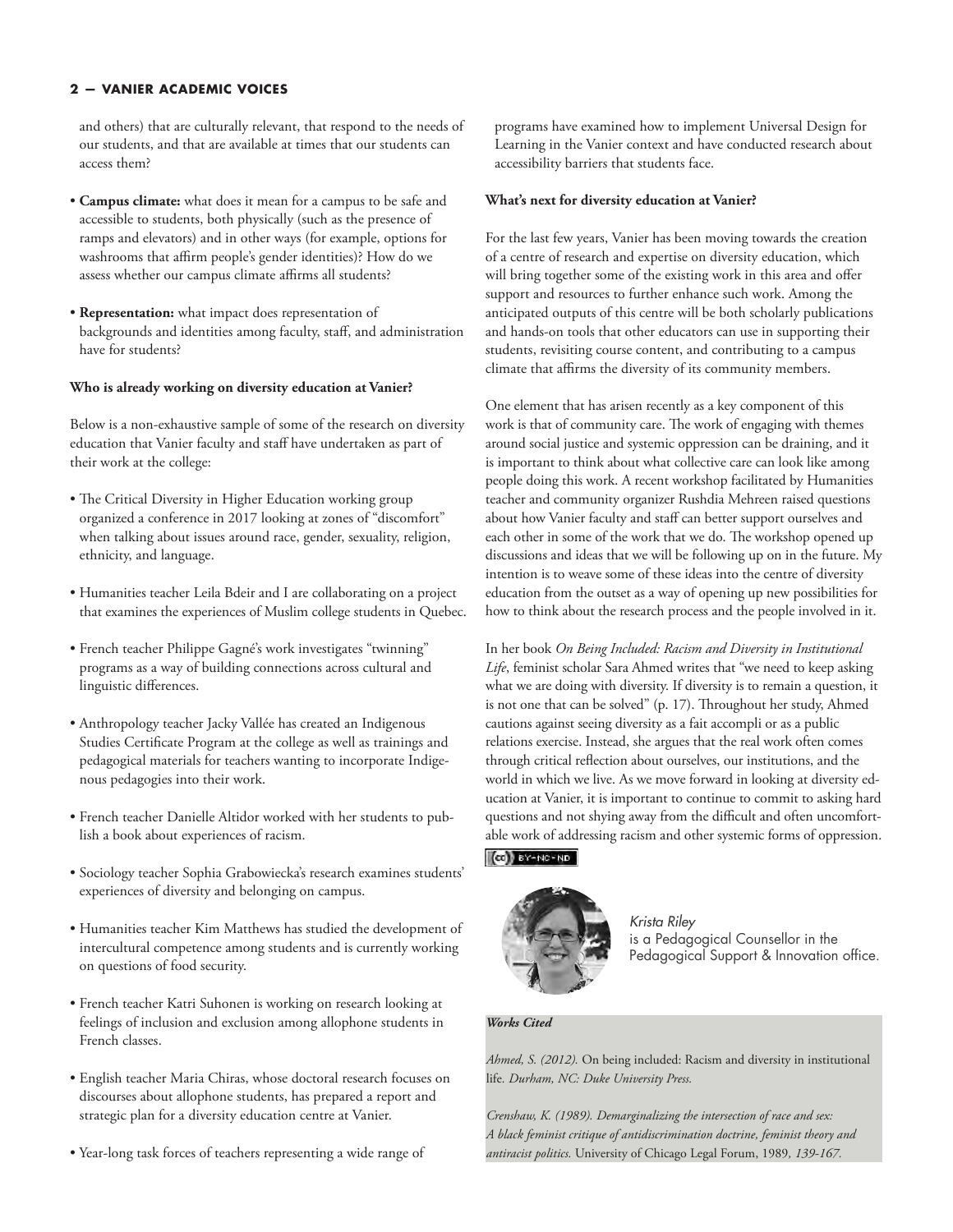## **Time Flies When You're Focused and Having Fun!**

#### **Introduction**

Few places are as anxiety provoking as the second language (L2) classroom. There, learners at all levels of mastery often experience feelings of inauthenticity and incompetence as they develop new linguistic and intercultural skills. The research community refers to the resulting emotional state as foreign language anxiety, a situation-specific form of anxiety, which implies that it can even affect individuals who may not experience anxiety in other situations.

Given the anxiety inherent to the second language classroom, it is not surprising that researchers focused on the effects of this negative emotional state when they began studying the relationship between affect and second language acquisition in the 1970s. Numerous studies have since shown that this type of anxiety significantly interferes with learning comprehension and production (MacIntyre & Gardner, 1994). A suggested cause for these observed learning deficits is that anxiety hijacks the cognitive resources crucial for

*Positive emotions such as joy, interest, contentment, pride and love have a broadening effect on cognition and encourage engagement, creativity and exploration, thus fostering learning and a sense personal well-being.*

learning, such as attention and memory, automatically redirecting them from the learning task toward the source of the anxiety (Eysenck, 1979).

Most early models used to study emotional states looked at negative emotions, such as anxiety, which restrict cognitive resources and engender avoidance behaviour. However, more recently, research has begun to suggest that exclusively embracing this perspective paints only part of the picture. According to the broaden-and-build theory, positive emotions such as joy, interest, contentment, pride and love have a broadening effect on cognition and encourage engagement, creativity and exploration, thus fostering learning and a sense personal well-being (Fredrickson, 2013).

The complex interplay between negative and positive emotional states in the context of second language learning raises questions regarding how teachers can create optimal learning environments for their students. More specifically, devising ways in which to reduce anxiety may not suffice when teachers strive to improve their learning outcomes. Research findings provide strong evidence that teachers should also foster positive emotional states in their students (Dewaele & MacIntyre, 2014). Cultivating the *flow* state is one way of achieving this goal.

#### **What is** *flow***?**

Characterized by intense concentration and involvement, the *flow state* is one of the most extensively researched positive emotional states. When experiencing this peak motivational state, individuals lose track of time and self-consciousness while performing challenging but doable tasks (Csikszentmihalyi, 1990).

Mihaly Csikszentmihalyi coined the term *flow state* in 1975 and carried out pioneering research on the construct. Early *flow state* research aimed to understand the conditions that allow artists and

> athletes to flourish by entering into concentrated, trance-like states, losing themselves in thei r work for hours (Csikszentmihalyi, 1975). Ever since, the concept of a highly focused mental state conducive to productivity has been widely referred to across a variety of fields.

> To define the characteristics of this optimal experience of *flow*, Csikszentmihalyi (1990) and his colleagues collected data from thou-

sands of participants using an ingenious method. Participants wore a pager that, when randomly activated, incited them to stop and record what they were doing and how they were feeling. Participants experiencing these optimal emotional states were not engaged in leisure activities, as one might expect, but rather in stimulating and meaningful tasks for which they perceived themselves as having:

- skills matching the challenges
- clear goals and immediate feedback on progress and outcomes
- total awareness of actions and deep concentration
- a sense of total control
- a loss of self-consciousness
- a sense of time flying

Csikszentmihalyi refers to these as the *elements of enjoyment*. Interestingly, *flow* was the word many participants used to describe these intensely enjoyable and productive situations.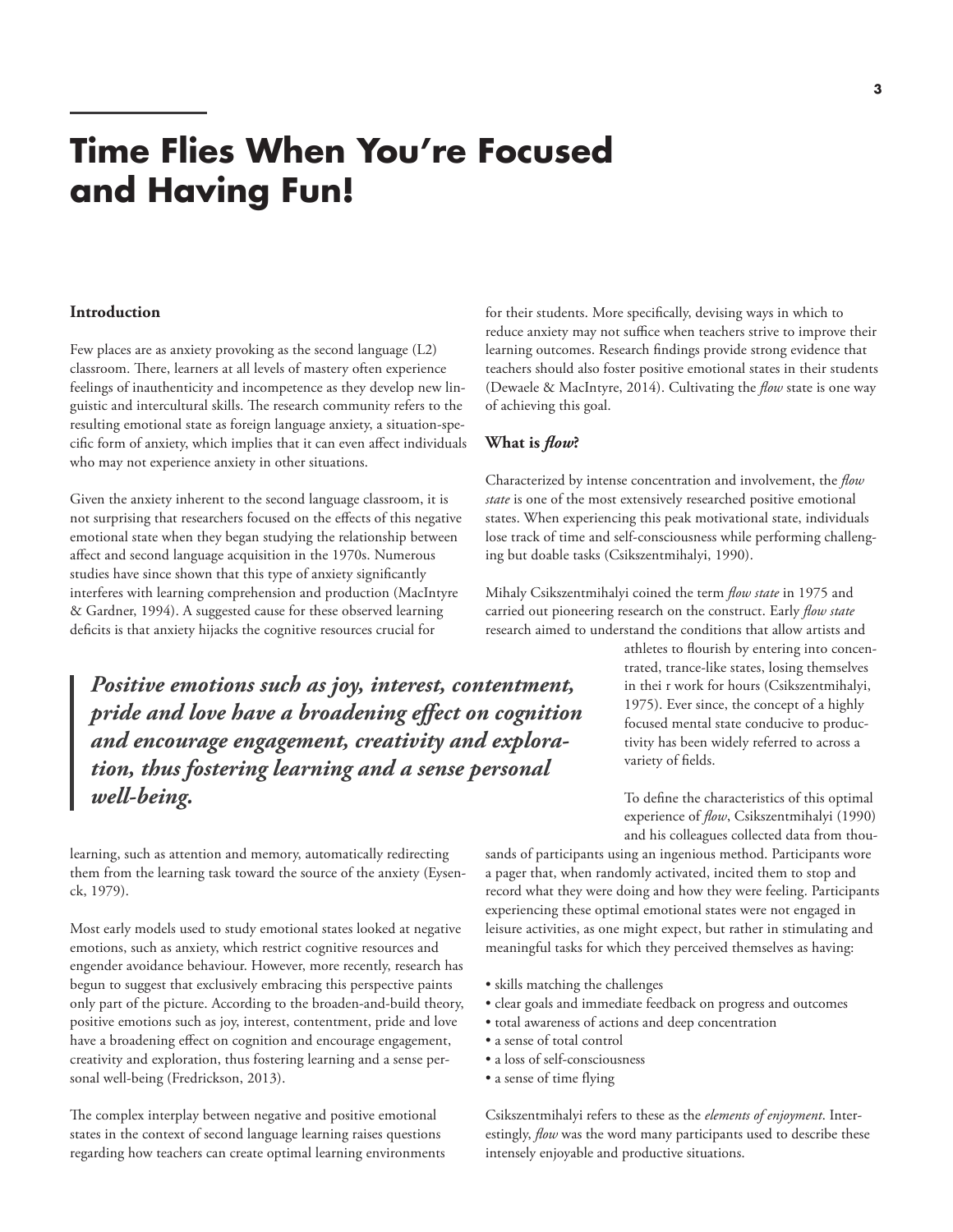

Csikszentmihalyi argues that humans expand and flourish while in a *flow state*, and research suggests that participants experiencing *flow* exhibit exploratory behaviors, pushing them beyond current skill levels (Trevino & Webster, 1992) and enhancing task performance (Csikszentmihalyi, 1990; Jackson & Roberts, 1992).

#### *Flow* **and the second language classroom**

The *elements of enjoyment* referred to by Csikszentmihalyi closely resemble conditions that most second language teachers and researchers would consider favorable to learning. It is, therefore, not surprising that a small number of studies (e.g., Egbert, 2003; Kirchhoff, 2011) have already looked at *flow* in the classroom. For instance, Egbert (2003) observed significant *flow* in a text chat activity and Kirchhoff (2011) detected elevated *flow* levels during an extensive reading course.

However, while these studies show that *flow* does exist in the classroom, they do not tell us much about the specific dimensions or characteristics of tasks, activities and other teacher practices that are favorable to *flow*. Identifying those characteristics would allow us create a framework to help teachers render current practices more enjoyable by tweaking specific aspects, such as adding a game element to a current activity, or rendering it more kinesthetic and interactive. We believe that identifying specific *flow*-inducing activity characteristics will help harness positive emotions in the second language classroom and promote engagement, creativity and exploration.

#### **A facilitating methodology**

In an ongoing pilot study, we developed a methodology to help address this theory. We are currently working with ten Cégep teachers of French and English as a second language and their students (n=300). Each teacher chooses five activities that students evaluate for *flow* at various points throughout a semester. In order to evaluate an activity, teachers and students fill out separate online Google Form questionnaires.

The teacher questionnaire has 25 items defining the activity characteristics, which include items such as:

- the targeted competencies (e.g., grammar, vocabulary, pragmatics)
- the competency modes (e.g., listening, speaking, interacting, reading writing)
- the interactive dynamics (whether the activity was performed individually, in pairs or in groups)
- the teacher-student dynamics (whether the activity was teacher or student centered)
- pre-task planning, (whether or not students had time to prepare before completing the activity)
- competition (whether or not the activity was competitive)
- timing (whether or not the activity was timed)

On their end, students anonymously complete a *flow* questionnaire, developed by Webster, Trevino and Ryan (1993), containing 14 items. The evaluate the items using a Likert scale ranging from 1 (strongly agree) to 6 (strongly disagree). Here is a sample of the items:

- This task excited my curiosity.
- This task was interesting in itself.
- I felt that I had no control over what was happening during this task.
- When doing this task, I was aware of distractions.
- This task bored me.
- I would do this task even if it were not required.

Since we wanted to gather *flow* data on a wide range of activity types, we encouraged the participating teachers to evaluate their most engaging ones as well as their least engaging ones. Thus, we asked teachers to evaluate student *flow* after grammar quizzes, games, collaborative writing exercises, oral presentations, online vocabulary exercises, conversation tasks, etc.

The preliminary results from 24 tasks (424 respondents) suggest that games and other interactive activities conducted in a group setting, involving movement, an element of competition and ongoing feedback generate significantly more *flow* in the L2 classroom. We also observed several trends approaching significance suggesting that students experience more *flow* in non-evaluative situations and during timed activities. More data will be needed, however, to see if these trending factors do indeed significantly influence *flow*.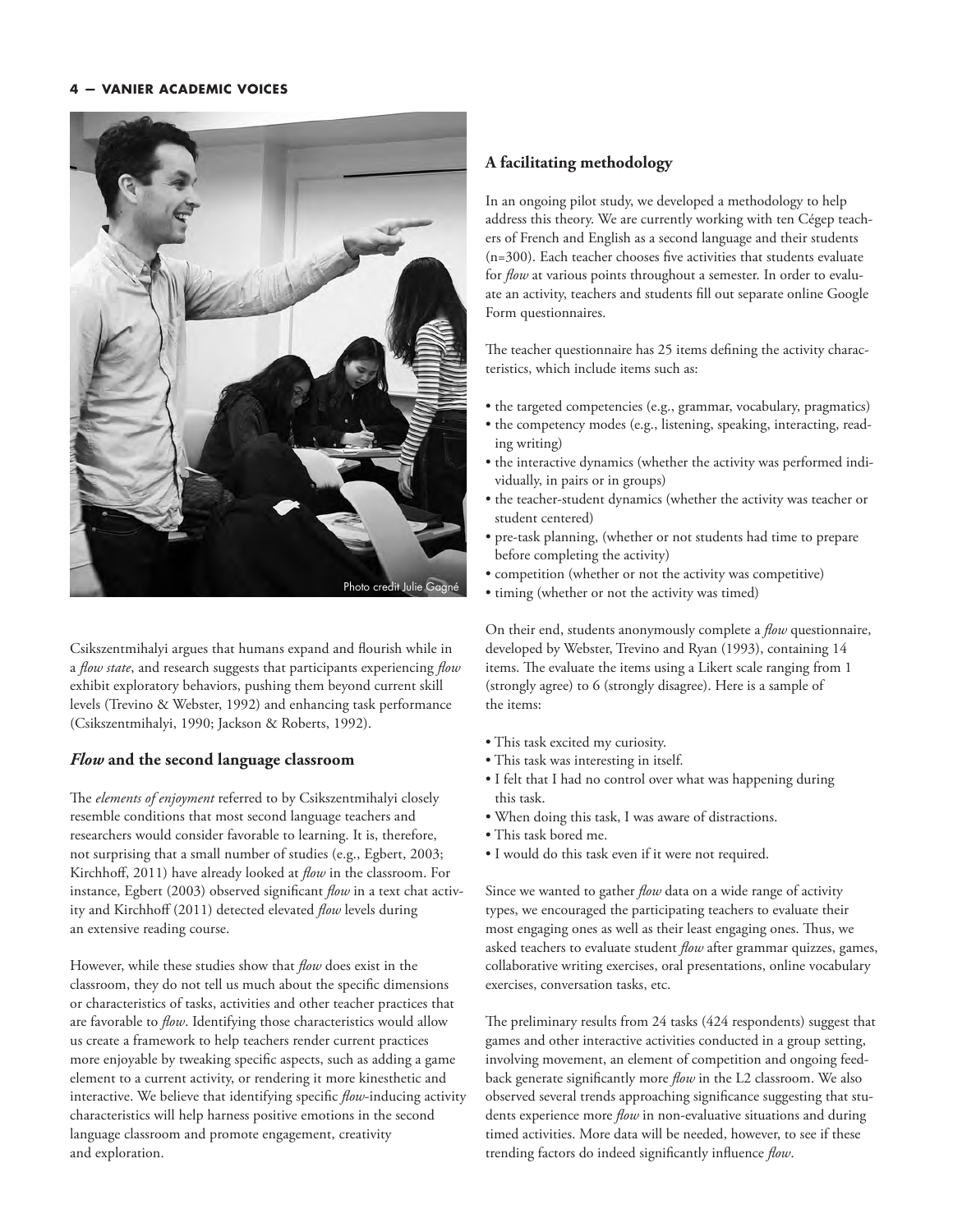Based on this pilot study, we suggest the following learning activity characteristics for creating *flow* in the second language classroom:

- **Gamifying activities:** Because games are some of the highest-rated activities in our study, it is a great idea to create both team and individual leaderboards or to use Socrative, a free web application which easily gamifies classroom quizzes and exercises.
- **Getting students into conversations:** It turns out that students love to have both free-form and guided conversations with other students. For example, different Information Gap Activities rated highly in *flow* in our pilot study. One example of an Information Gap Activity is Complete the Text where students receive two versions of a story with different missing information. Students must read and talk together in order to fill in the missing parts of the story.
- **Timing activities:** When starting an activity, display the Google online stopwatch application on the whiteboard to give your students just enough pressure to move them into *flow*.

In addition, we suggest that teachers create activities that combine the most engaging activity characteristics from our study to create even more *flow* for their students. For instance, paired dictation, where two students sit together with one student writing what his/ her partner reads out loud, is an engaging activity because it already encourages conversation and negotiation between pairs. In order to make it even more engaging, teachers can add both movement and a game element to the activity. The activity called Read and Run, where pairs of students complete a dictation competition walking around the room, is one of the highest-rated activities for *flow* in the pilot study.

#### **Ongoing research**

We are excited about the opportunity to continue to work on this study in order to bring teachers and students more scientifically backed recommendations for making learning more *flow* inducing and more engaging. We would like to thank Vanier College for supporting our contribution to the project through the Vanier Development and Support Opportunities Grant (DSO) we received. We are also excited to have received funding from the Social Sciences and Humanities Research Council of Canada (SSHRC).

Michael Zuniga, Ph.D. Département de didactique des langues Université du Québec à Montréal E-mail[: zuniga.michael\\_j@uqam.ca](mailto:zuniga.michael_j@uqam.ca)

Avery Rueb French Department Vanier College E-Mail: [rueba@vanier.college](mailto:rueba@vanier.college) An earlier version of this article was published in the *Infolettre du reseau collegial* on October 24, 2018. You can see it at this URL: [http://lescegeps.com/pedagogie/apprentissage\\_et\\_reussite\\_scolaire/](http://lescegeps.com/pedagogie/apprentissage_et_reussite_scolaire/flow_and_anxiety_in_the_second_language_classroom) [flow\\_and\\_anxiety\\_in\\_the\\_second\\_language\\_classroom](http://lescegeps.com/pedagogie/apprentissage_et_reussite_scolaire/flow_and_anxiety_in_the_second_language_classroom)  $(G)$  BY-NC-ND



*Avery Rueb* is a teacher in the French department. He co-authored this article with *Michael Zuniga*, Ph.D., who is a professor in the Département de didactique des langues at Université du Québec à Montréal.

#### *References*

*Csikszentmihalyi, M. (1975).* Beyond boredom and anxiety*. San Francisco: Jossey-Bass.*

*Csikszentmihalyi, M. (1990). Flow: T*he psychology of optimal experience*. New York: Harper & Row.*

*Dewaele, J.-M., & MacIntyre, P. D. (2014). The two faces of Janus? Anxiety and enjoyment in the foreign language classroom.* Studies in Second Language Learning and Teaching, 4*(2), 237-274.*

*Egbert, J. (2003). A study of flow theory in the foreign language classroom.* The Modern Language Journal, 87*, 499–518.*

*Eysenck, M. W. (1979). Anxiety, learning and memory: A reconceptualization.*  Journal of Research in Personality, 13*, 363-385.*

*Fredrickson, B. L. (2013). Updated thinking on positivity ratios.* American Psychologist, 68*(9), 814-822.*

*Jackson, S., & Roberts, G. (1992). Positive performance states of athletes: Toward a conceptual understanding of peak performance.* The Sports Psychologist, 6*, 156–171.*

*Kirchhoff, C. (2011). L2 extensive reading and flow: Clarifying the relationship.*  Reading in a Foreign Language, 25*(2), 192-212.*

*MacIntyre, P. D. & Gardner, R. C. (1994). The subtle effects of language anxiety o cognitive processing in the second language.* Language Learning, 44*(2), 283- 305.*

*Trevino, L., & Webster, J. (1992). Flow in computer-mediated communication: Electronic mail and voice mail evaluation and impacts.* Communication Research, 19*, 539–573.*

*Webster, J., Trevino, L., & Ryan, L. (1993). The dimensionality and correlates of flow in human computer interactions.* Computers in Human Behavior, 9*, 411–426.*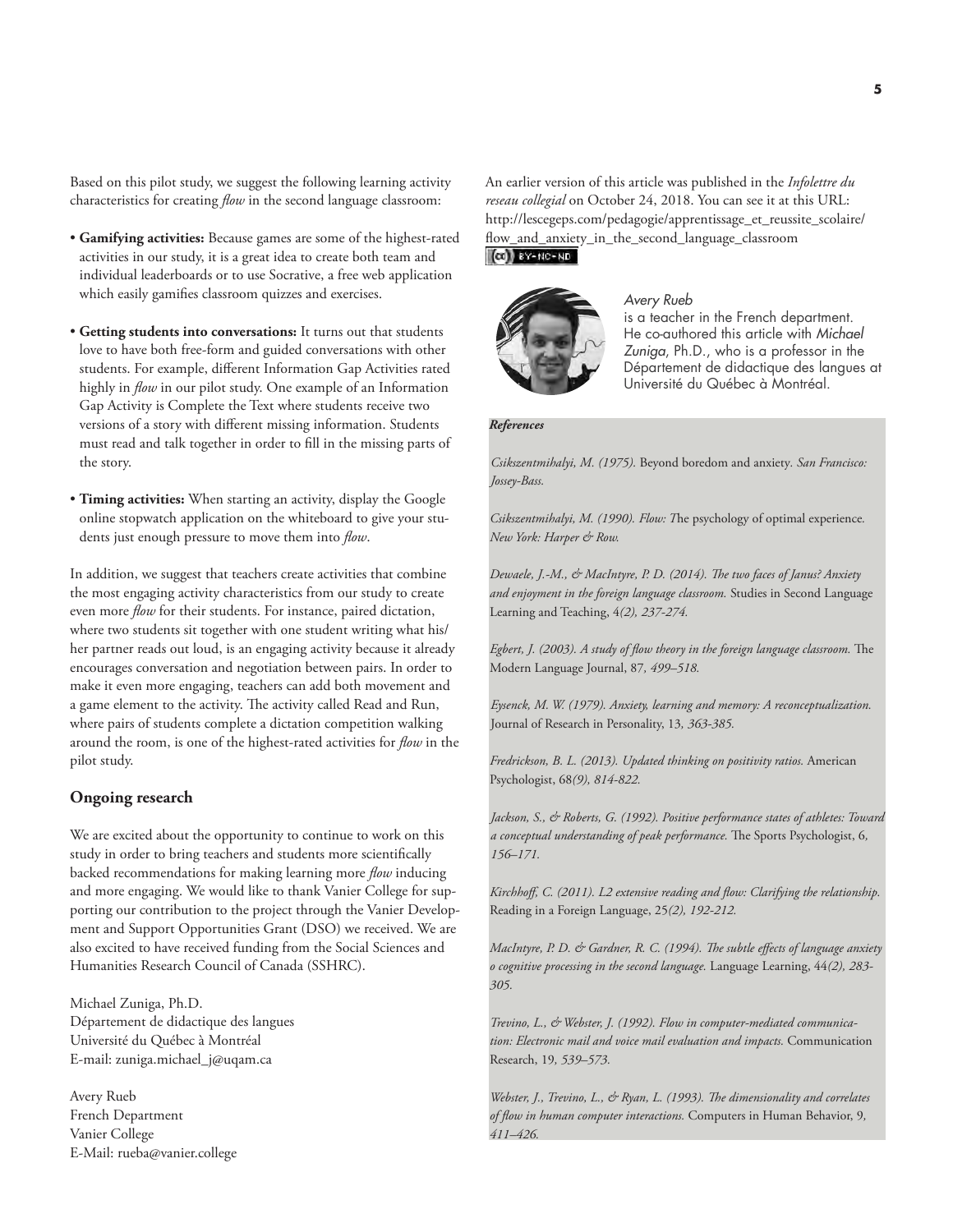### **Developing 21st Century Skills with Online Curation and Social Annotation**

"The times they are a'changin," Bob Dylan first sang 55 years ago. Today, it doesn't take a folk song to remind us that change is afoot; we can't help but notice it. Consider how the smartphone and cloud computing have changed the way we access information, consume media, entertain ourselves, and communicate. We see changes in our students as well. Increasingly, teachers wonder how to engage and motivate students who have more access to information and are surrounded by more stimuli than previous generations. Then there are the changes occurring in the workforce thanks to emerging technologies like artificial intelligence, extended reality, robotics, and the internet of things (Philbeck & Davis, 2018, 18). As educators, how do we prepare our students for this new world when many of the jobs of the future have yet to be created?

While the future is unknown, it's clear that change and continuous learning are now a constant. So too is an overload of information. An important key to preparing our students for the future is to help them develop transversal 21<sup>st</sup> century skills that will allow them to adapt to new situations and challenges: skills such as digital and media literacy, critical thinking, communication, collaboration and adaptability (Humans Wanted, 2018, 26-27).

Two strategies that are useful for developing 21st century skills are online curation (OC) and social annotation (SA).

#### **Online Curation**

Online curation is increasingly recognized as a must-have skill used for managing information overload. It involves

- purposefully collecting online content on a given topic;
- selecting the most relevant or interesting information;
- summarizing its significance for the collection;
- organizing it; and
- sharing it on a cloud-based platform.

Cloud-based platforms like Netboard.me and Padlet facilitate publication and collaboration. Students can curate individually or collaboratively and receive feedback on what they have curated from their teacher and peers. They can also publish their work to the class or the web instantly. The strategy affords opportunities for students

to develop the following skills: research, digital literacy, critical thinking, organization, communication, and collaboration.

#### **Social Annotation**

To curate well students must also know how to consume media critically. Social annotation can help students learn to do so. Also, cloudbased SA platforms like Perusall, Hypothes.is, or Classroom Salon<sup>1</sup> allow students not only to comment on elements of a discourse and see each other's comments, they can also reply to each other's annotations. Students can co-construct their understanding of a discourse while offering constructive feedback to peers and developing their ability to self-reflect.



**"The Curation Process" by Patti Kingsmill. CC-BY-NC-SA**

1 To read reviews of 17 collaborative platforms useful for curation or social annotation, visit<http://collab.vanierpsi.profweb.ca/>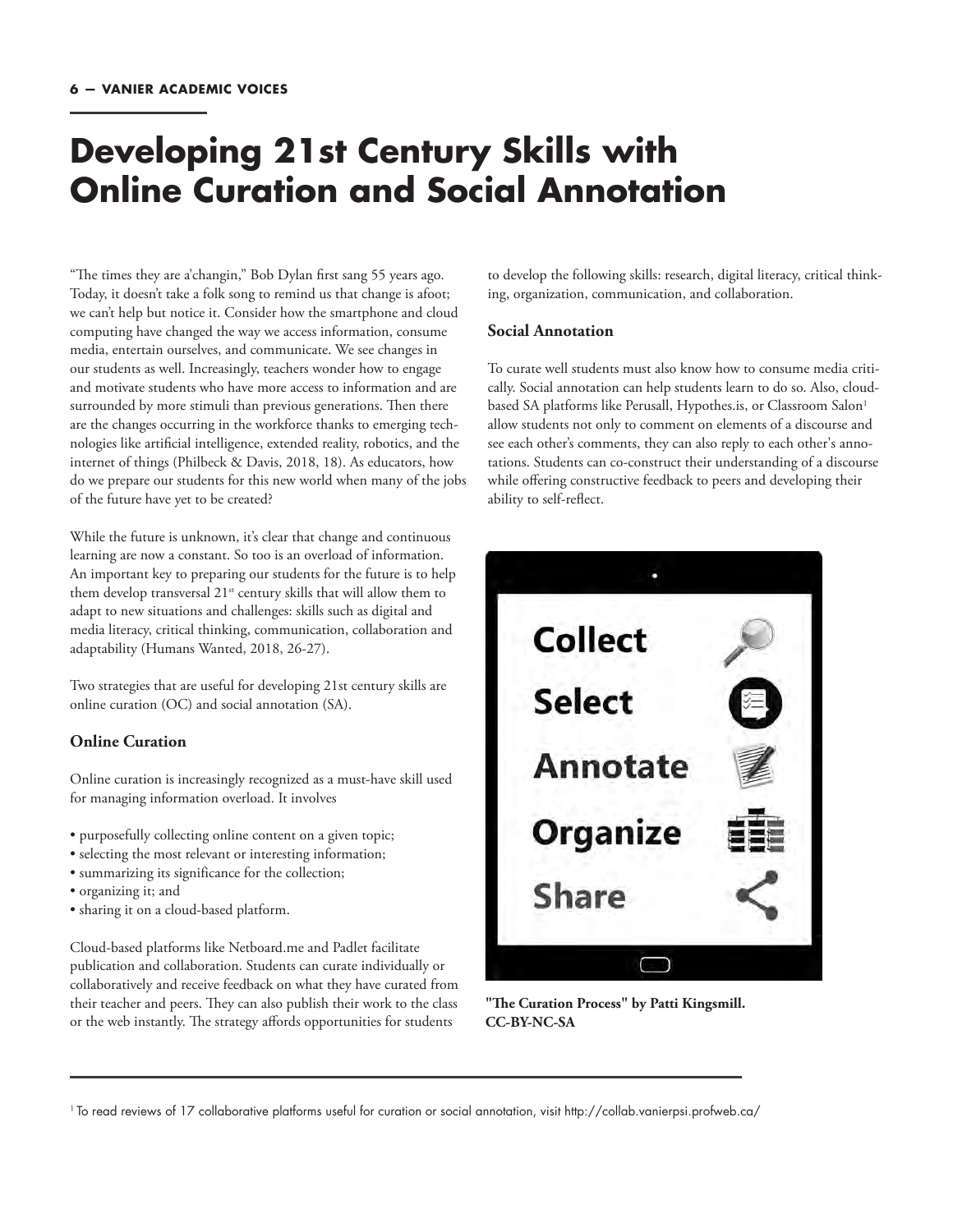

### The Vanier OC/SA Project

New strategies often require new approaches and resources to implement them. With that goal in mind, Kelly MacDonald (Social Science), Heather Roffey (Biology), Judy Ingerman (Humanities) and Patti Kingsmill (Pedagogical Support and Innovation) formed the OCSA team. Our aim was threefold: learn to integrate OC and SA into the classroom, develop instructional strategies and resources to facilitate this process, and promote these to our colleagues. The OCSA team has occasionally been joined by other teachers: Jennifer Mitchell (Humanities) who is experimenting with OC, Lissiene Neiva (Biology), Kevin Lenton (Physics), and Aurora Flewwelling-Skup (English), who are implementing SA into their courses.

*The metaliterate learner is someone who not only consumes, but actively produces and shares content in participatory, collaborative digital environments while reflecting on their learning and how they behave and interact constructively online.* 

Our first step was to familiarize ourselves with metaliteracy<sup>2</sup>—a comprehensive framework developed at SUNY3 which encompasses multiple literacies while promoting critical thinking, metacognition, and collaboration. We found the framework useful as it encompasses real world and digital environments. The metaliterate learner is someone who not only consumes, but actively produces and shares content in participatory, collaborative digital environments while reflecting on their learning and how they behave and interact constructively online.

Next, we defined our objectives for using OC and SA in the classroom. Following a backward design<sup>4</sup> process, we identified learning objectives aligned with the course competencies, determined how students' achievement of these would be assessed, and developed learning activities to support the attainment of the objectives. Finally, we defined the digital learning environment needed for these activities.<sup>5</sup> In the winter 2019 semester, Heather and Kelly chose to integrate OC into their courses using Netboard.me, and Judy and Lissiene introduced SA to their students using Perusall.com. In fall 2019, Heather, Kelly, and Judy integrated both curation and social annotation into their courses, while Lissiene, Kevin, and Aurora incorporated social annotation.

We also took time to introduce students to the platform they would be working on, providing time in class to try it out while we offered support. This brief training helped lessen students' anxiety, as did our sharing with them the fact that we were experimenting with the platform and with new learning strategies and so would value their input and feedback on both the tools and their learning experience.

The OCSA team met weekly so that we could share our experiences with OC and SA. We debriefed and tweaked the tools we were devel-

oping, searched for and developed additional resources when needed, and kept a running list of tips for instructors wishing to adopt OC and SA. Eventually, these turned into three guidelines:

- Integrating Online Collaboration into a Course
- Integrating Online Curation into a Course
- Integrating Social Annotation into a Course

Meanwhile, we curated resources on topics related to OC and SA, such as the evaluation of digital sources, metaliteracy, technopedagogy, assessment, and online collaboration. When we couldn't find the resources we needed for our students, we created our own. Recognizing that many students are unaccustomed to interacting online in a professional or academic context, we developed 7

<sup>2</sup>"About." Metaliteracy.org. Retrieved from<https://technoped.netboard.me/ocsa/?tab=63326>

 $^3$ Developed by Tom Mackey and Trudi Jacobson at State University of New York, Albany.

<sup>4</sup>"Understanding by Design." Center for Teaching. Retrieved from<https://cft.vanderbilt.edu/guides-sub-pages/understanding-by-design/>

<sup>5</sup> To help with this process, we used the Technoped Activity Design Template available at<https://technoped.netboard.me/ocsa/?w=741788>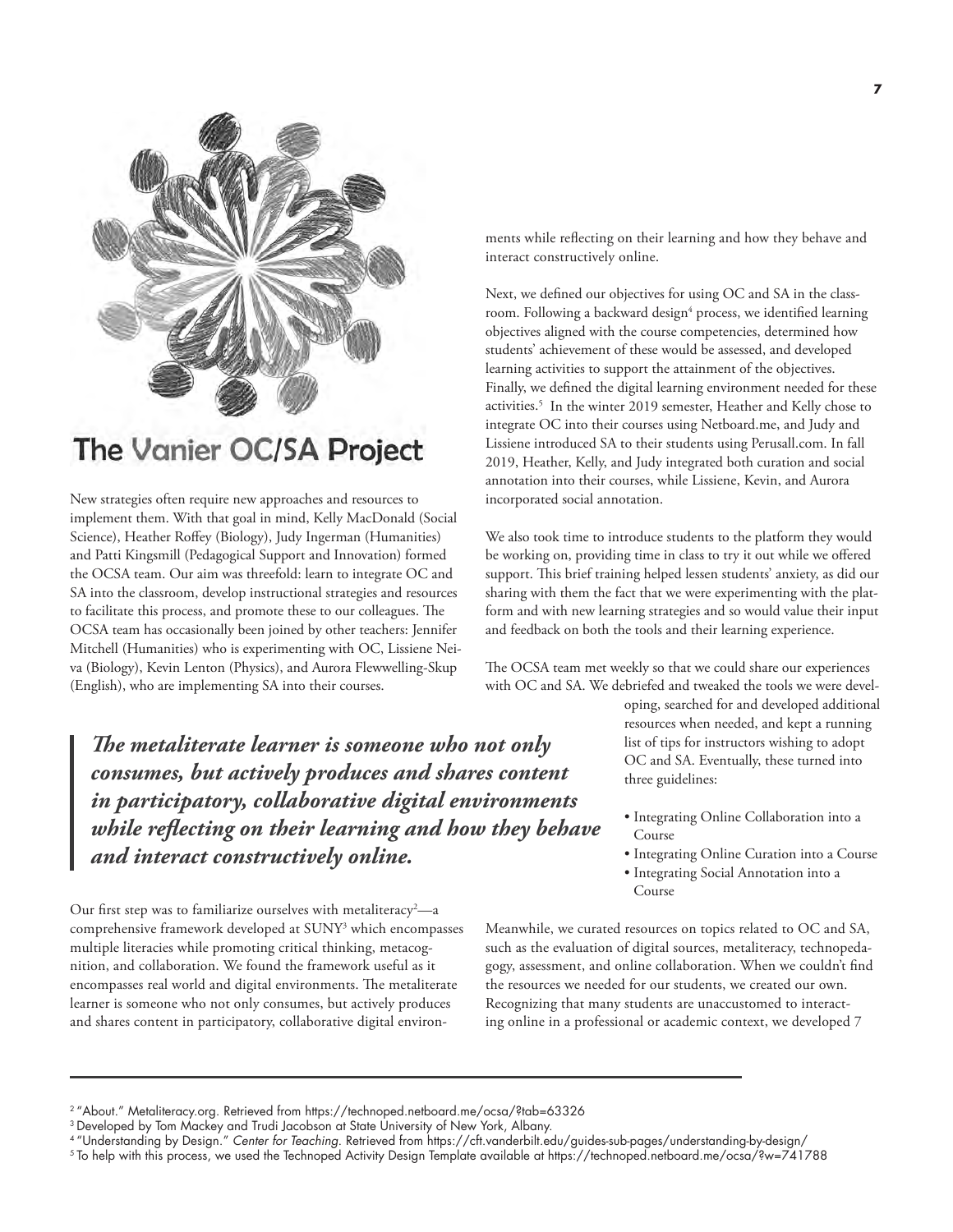

**"The Metaliterate Learner." Figure 3.1 in** *Metaliteracy: Reinventing Information Literacy to Empower Learners***, adapted by Patti Kingsmill for the OCSA Project, is licensed under CC-BY-NC-SA.**

Netiquette Rules. When students hesitated to critique peers, we created 5 Tips on Offering Constructive Feedback. Drawing on her experience of integrating curation into her history course, Kelly created a sample curation activity with step-by-step instructions for teachers. And as part of a MOOC on metaliteracy that Patti took with SUNY, she developed a sample curated site. Finally, we developed various sample marking rubrics:

- Holistic curation rubric
- Descriptive marking rubric and checklist for curation
- Hybrid curation and peer review rubric
- Holistic rubric for peer-reviewing curated sites
- Descriptive rubric for social annotation

### *The online teaching tool turned out to be the secret to creating a more animated, personable IRL classroom!*

These resources are housed on our OCSA Netboard under the tabs Teaching Curation, Teaching SA, Online Collaboration, Technopedagogy, and Metaliteracy.

#### **Scaffolding Student Learning**

To scaffold their learning of these new strategies, we provided students with clear instructions, marking rubrics, and the above-mentioned tips. We also started with small, simple activities to prepare students for more complex tasks. For instance, Judy introduced SA with a brief, accessible article, instructing students to focus comments on structural and rhetorical elements. Kelly and Heather introduced OC by asking students to choose and annotate one source by synthesizing and categorizing it as a primary, secondary, academic, popularized, or commercial source. Students were provided with criteria for choosing and categorizing sources. To help them peer review curated sources, students were given several resources: the criteria for choosing sources they used when curating, tips on how to make respectful, constructive comments, and a marking rubric on providing peer feedback.

Scaffolding also occurred organically: thanks to the collaborative nature of the activities, students supported one another during the learning process. For example, not only did Kelly require students to work in groups, she paired the groups. Twinned teams then worked separately on the same topic. Once each team's work was complete, the twinned groups reviewed each other's curated sources. Because the teams were assessing source choices related to a topic they too had researched, they could make more informed comments. As well, because students had access to the work produced by all groups on the shared platform, teachers could draw class attention to well-written comments or well-curated sources, using peer work as a model for others.

#### **Reflections on OC and SA**

Overall, we observed many benefits to using OC and SA. When surveyed, the majority of students recognized several benefits of curating and appreciated engaging in collaborative learning. They agreed that doing so helped them conduct research, practice synthesizing discourses, improve their work, deepen their understanding of course content, receive or give feedback to peers, share work with others, and organize ideas. Similarly, students in Judy's course reported that SA helped them identify and understand the rhetorical elements and structures

> of a text, collaborate with peers, deepen their understanding of course content and concepts, offer constructive feedback to others, and organize their ideas. Lissiene's students reported that Perusall helped them either discuss course content or collaborate with

peers. Several students appreciated being able to ask questions and read student perspectives on a text. Lissiene also noted that thanks to SA, her students asked more varied questions than in previous semesters.

<sup>6</sup> "Integrating Online Curation and Social Annotation into Courses" published on VTE's website provides more detail on student and teacher observations about the benefits and challenges of using OC and SA and of working collaboratively. Much of the text in the first part of this article was taken, with permission, from that text.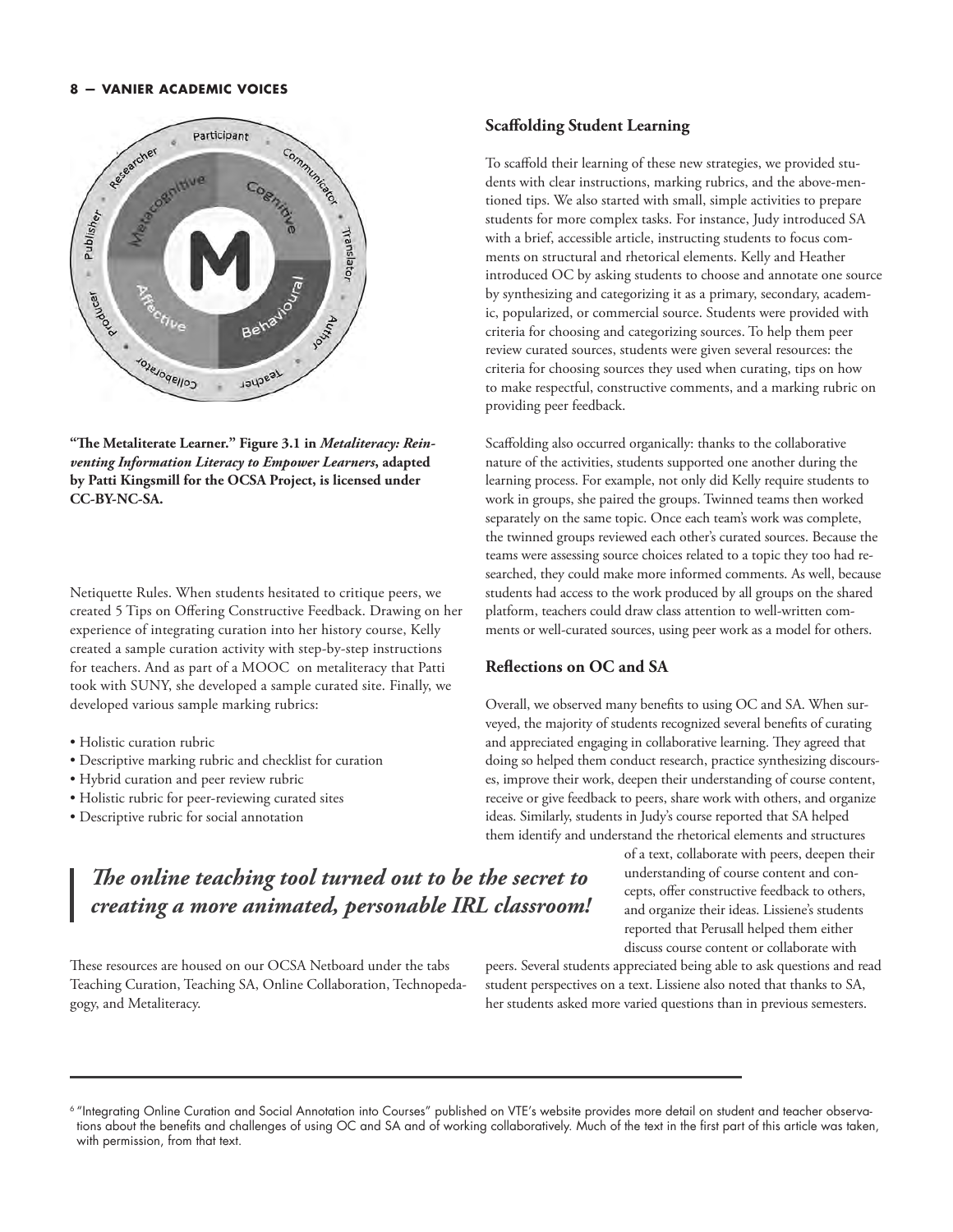We also faced various challenges during this process, including resistance on the part of some students to engage in an active learning approach; balancing the right length and frequency of SA readings to engage students in the discourse while not overwhelming them; discovering what sort of guidance promotes thoughtful annotations; and working with a new platform and its idiosyncrasies. We invite you to read about the benefits and challenges of integrating OC and SA into the classroom in our article on the VTE website, published after our first semester working together.<sup>6</sup> Here, however, with the hindsight of two semesters' work on the OCSA project, we offer the reflections of OCSA team teachers on the experience of integrating these strategies into the classroom.

#### **Kelly MacDonald—History**

 As a history teacher, I often struggled to get students to engage with complicated historical texts and material. Classes like Ancient Rome are filled with juicy facts and harrowing stories, but the content is still weighty and the concepts can be complicated, especially for CEGEP-level students.

 Using Online Curation in a history class solved a lot of problems for me. It allowed me to give students access to a wealth of primary materials, as well as secondary materials, for minimal cost.<sup>7</sup> Having students comment on and analyze materials in an online platform compelled them to engage with the material and each other on a more regular basis. Finally, I got much better insight into what students understood or were confused by. I was also able to see what they hated and what they really loved about the course, in real time and not just through the end-of-semester evaluation.

 Over the duration of the semester, students' ability to source, analyze and discuss historical material improved significantly. I was even able to incorporate some of their Netboards into my own presentations, which students loved. This practice created a wonderful interactive dynamic between the students and me—they felt valued for their work and took pride in their contributions to the class, and I was grateful for a little extra guidance from my students.

 Using online curation helped students go deeper into their analysis of material and become more tech savvy and more involved in the classroom. In the same vein, the practice of commenting online made students more comfortable speaking up in class, providing feedback on each other's work, and engaging in debate in class. Yes, in the greatest of ironies, the online teaching tool turned out to be the secret

to creating a more animated, personable IRL<sup>8</sup> classroom! It was delightful.

#### **Heather Roffey—Biology**

 I think that the greatest impact that online curation activities have had on my students is a recognition of the different types of sources they access for information. My students regularly search online to supplement the subjects we discuss in the classroom. They may be seeking information to answer a question that arises during our time together, or they may be seeking confirmation of previously acquired knowledge when they are working independently. I think that these situations apply to nearly all students. Our students know how to find answers to their questions quickly, but are they taking the time to assess the reliability of the sources they are using?

 One of my main objectives for using online curation in my class was to have students reflect upon their source choices and not just choose those that appear first in their search results. I tasked students, who worked in groups, with creating curated content in order to educate their peers on a topic relevant to the course material. As part of the curation process, students justified why they chose one source over others. They noted author expertise; peer-review of, or opportunity for, feedback on the source; relevancy to the topic; and appropriateness for their target audience. Googling online information has become a significant part of the acquisition of knowledge in the 21<sup>st</sup> century. We cannot assume that our students know how to sort through this information. It is important that we guide our students in the selection and curation of online content.

#### **Judy Ingerman—Humanities**

 As the senior (age, not experience) and most technically-challenged member of the OCSA team, I see investigating both the learning and teaching of online curation and social annotation in the classroom in the digital age as a means of blurring the lines of traditional hierarchal knowledge-delivery systems.

 These enquiries are well suited for the Humanities Knowledge category course Life as an Experiment. The basic goal of the course is for students to think about how they learn, from within and without. In the digital space of Netboard. me, students uploaded academic articles of interest to the

<sup>7</sup>Kelly used Netboard.me to model curation to her students by sharing open access sources with them on the Netboard platform. 8 I.e., In the Real World.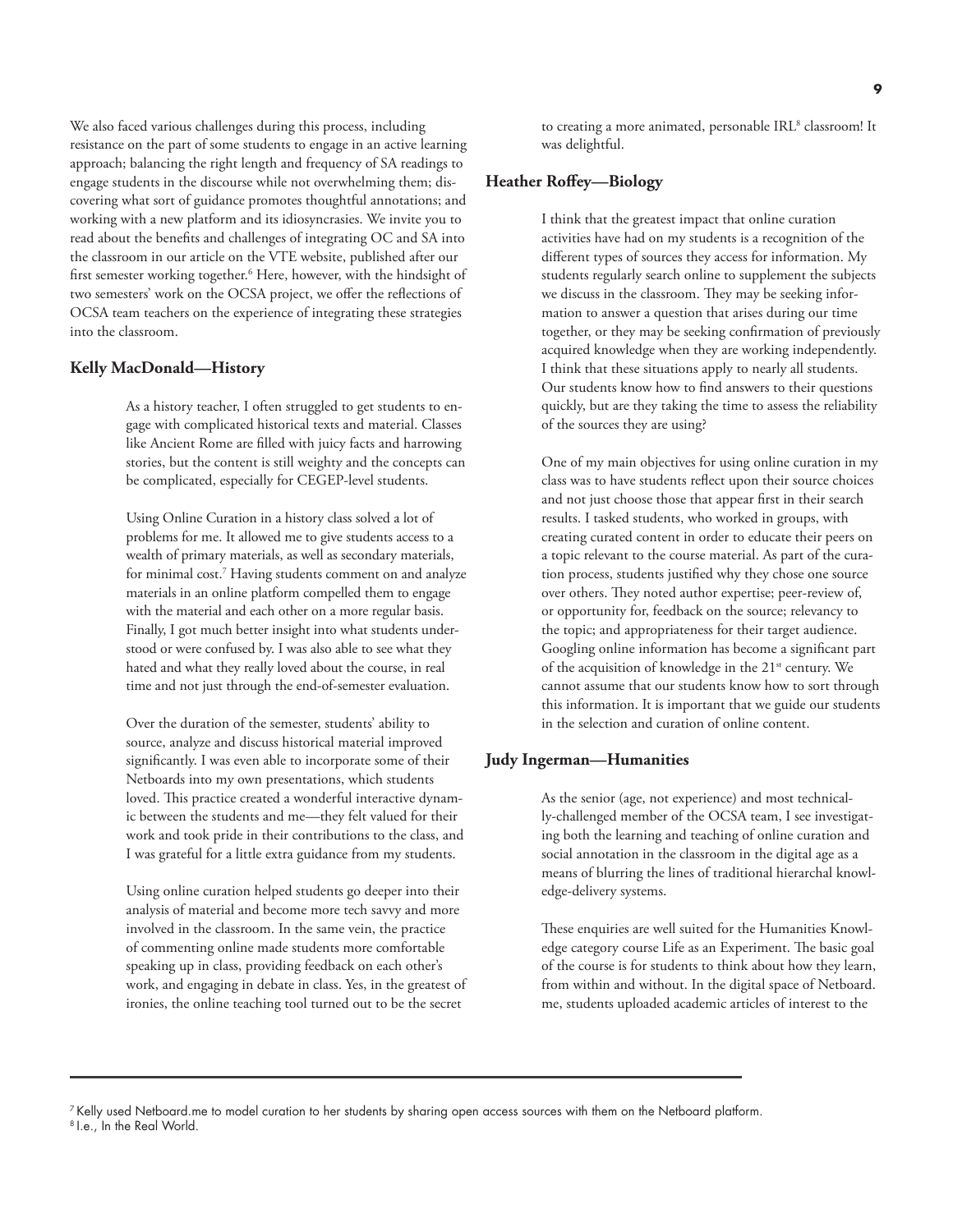experiment they were about to launch and published three annotated bibliographies from their selection. Prior to submitting these to be evaluated, students had the opportunity to review each other's work and add compliments, comments, and critiques in a classroom forum. Following this, students had the opportunity to re-evaluate their work and decide whether they would like to make changes prior to the final submission date. This exercise addresses many of the tenets of the course:

- LEARNING IS A PERSONAL RESPONSIBILITY As the platform is new to me as well, there are no 'experts' in the classroom, so all of us work through the process of embarking on a new digital platform together. This loosens the academic 'apron strings' and for perhaps the first time in students' lives, asking their teacher the question "is this good?" is meaningless and absurd.
- STUDENTS REFLECT ON THEIR LEARNING STYLE - This is the early stages of meta-cognition (thinking about thinking) in that students are aware that their work will be examined by their peers prior to being seen by the teacher; therefore, they view their responsibility to and for the work in a new light.
- LEARNING IS COOPERATIVE Students have an opportunity to see and comment on others' work, gaining new insight and perspectives on how to approach an assignment.
- LEARNING IS COLLABORATIVE The digital platform allows for and reinforces productive collaboration as a means of building knowledge and wisdom.
- LEARNING IS A PROCESS, NOT A DESTINATION - By overtly inserting editing and proof-reading into the project, students can see the value of both and are more likely to make it a practice in other learning situations.
- LEARNING IS ABOUT QUESTIONING Students can learn to evaluate the comments and critiques of others before making the decision to alter their final assignment.
- THE MEDIUM IS THE MESSAGE As the exercise is digital, the skill that is now known as "netiquette" can be addressed in a real situation – not just a lecture in class.

 An auxiliary benefit of using a collaborative platform to share sources is that students may discover interesting articles posted by their peers that they may want to read or use for their experiment. Another benefit is that students seem to gain more confidence in their decision-making abilities after repeating this kind of exercise repeatedly.

*We debriefed and tweaked the tools we were developing, searched for and developed additional resources when needed, and kept a running list of tips for instructors wishing to adopt OC and SA.*

Overall, the experience of working with OC and SA has been a positive one. Even the challenges we faced helped us learn and inspired us to improve our approaches. This past term, our focus was on honing our strategies and developing presentations on OC and SA to share with colleagues in the winter 2020 semester. The OCSA team became a SALTISE Learning Community, allowing us to share our work with a wider audience. In fact, our SALTISE OCSA page<sup>9</sup> was featured on their main website and in a fall SALTISE newsletter. We have also been invited to share OC and SA with the Dawson Active Learning Community and at the SALTISE conference next semester. We are also planning to submit a proposal to present at the AQPC conference in Quebec City this June. However, a central goal for the team is to share OC and SA with the Vanier community. Kelly, Judy, and Heather hope to present OC and SA to departments and programs in winter 2020 and to share with individual teachers. So please do contact them if you are interested in learning more. As well, Kelly is the recipient of a SALTISE grant that will allow her to continue working on the integration of OC in the classroom and to investigate opportunities for situating OC within the existing research on collaborative learning. The grant should allow her to support teachers interested in trying out one or both of these strategies. Our hope is that interest in OC and SA, as well as the power of collaborative learning, will continue to grow and thus help teachers support students' development of much-needed 21<sup>st</sup> century skills, all the while increasing motivation and engagement.

[https://www.vteducation.org/en/articles/collaborative-learning/inte](https://www.vteducation.org/en/articles/collaborative-learning/integrating-online-curation-and-social-annotation-courses)[grating-online-curation-and-social-annotation-courses](https://www.vteducation.org/en/articles/collaborative-learning/integrating-online-curation-and-social-annotation-courses)  $|$  (c)  $|$   $8Y - NC - ND$ 

<sup>9</sup><https://www.saltise.ca/learning-community/online-curation-and-social-annotation/>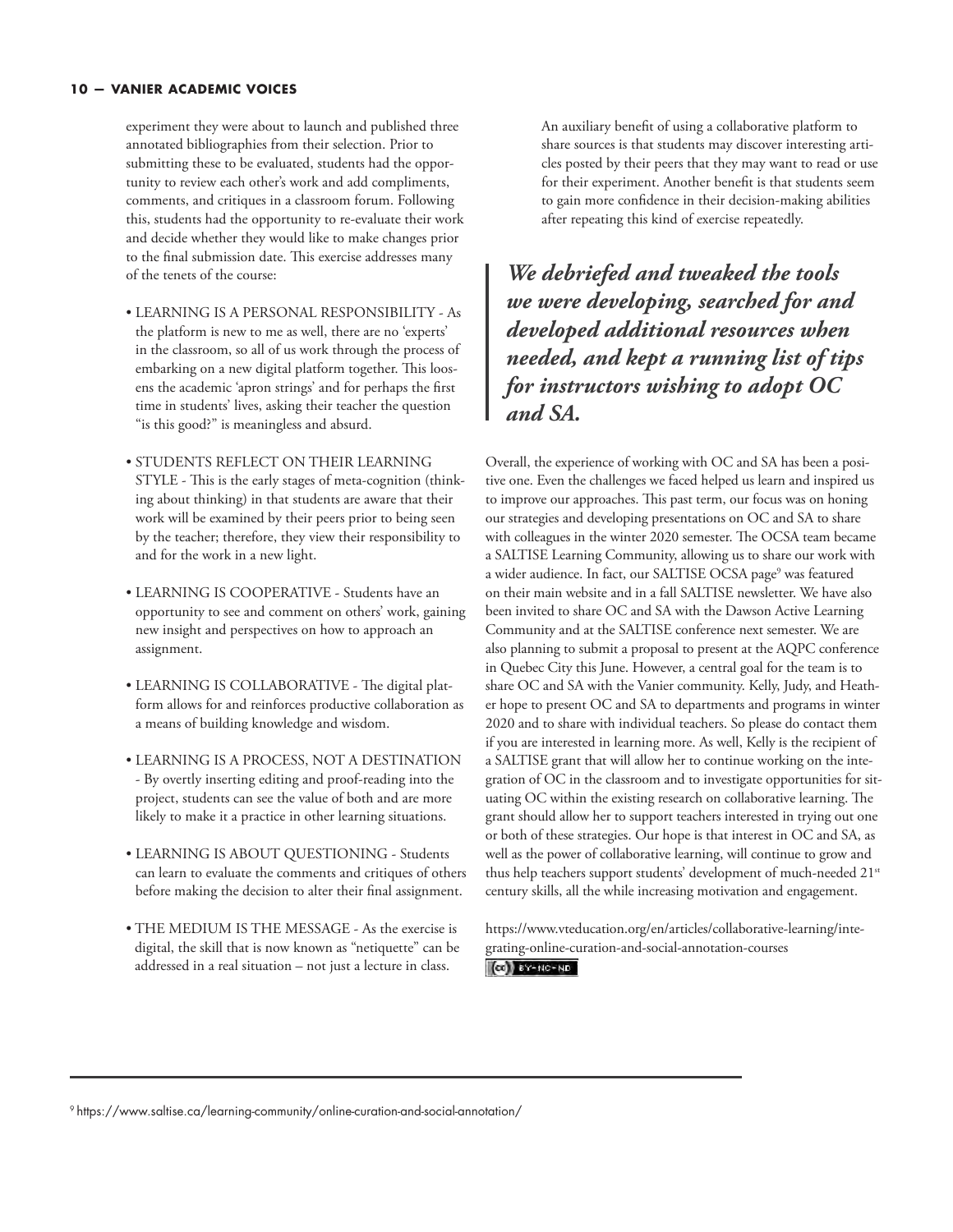

*Heather Roffey*  is a Biology teacher.



*Kelly MacDonald*  is a History teacher.



*Judy Ingerman*  is a Humanities teacher.



*Patti Kingsmill*  is a Pedagogical Counsellor in the Pedagogical Support & Innovation office.

#### *References*

*Centre for the New Economy and Society (2018).* The future of jobs report 2018*. Retrieved fro[m http://www3.weforum.org/docs/WEF\\_Future\\_of\\_Jobs\\_2018.pdf](http://www3.weforum.org/docs/WEF_Future_of_Jobs_2018.pdf)*

*Dean, J., Sprouse, M., Clayton, S, Reid, A.,* Hypothesis webinar: the pedagogy of collaborative annotation [Video file]*. Retrieved fro[m https://www.youtube.com/](https://www.youtube.com/watch?v=OBWctrEVOSA&feature=youtu.be&t=8m56s) [watch?v=OBWctrEVOSA&feature=youtu.be&t=8m56s.](https://www.youtube.com/watch?v=OBWctrEVOSA&feature=youtu.be&t=8m56s)* 

*Kanevsky, L., Xin, C., & Ram, I. (2016). Going blended with a triple-entry activity: students' online discussions of assigned readings using "marginalia".* Collected Essays On Learning And Teaching*, 969-82. Retrieved from<http://search.ebscohost.com/login.aspx?direct=true&db=eric&AN=EJ1104479&site=ehost-live>*

*Kingsmill, P. (2019). Integrating online curation and social annotation into courses.* Vitrine technologie-education*. Retrieved fro[m https://www.vteducation.org/en/](https://www.vteducation.org/en/articles/collaborative-learning/integrating-online-curation-and-social-annotation-courses) [articles/collaborative-learning/integrating-online-curation-and-social-annotation-courses](https://www.vteducation.org/en/articles/collaborative-learning/integrating-online-curation-and-social-annotation-courses)*

*Novak, E., Razzouk, R. & Johnson, T.E. (2012). The educational use of social annotation tools in higher education: A literature review.* Internet and Higher Education, 15*(1), 39-49. Retrieved from<https://doi.org/10.1016/j.iheduc.2011.09.002>*

*O'Brien, K. L., Forte, M., Mackey, T., Jacobson, T. (2017). "Metaliteracy as pedagogical framework for learner-centered design in three MOOC platforms: Connectivist, Coursera, and Canvas."* Open Praxis*. Retrieved from Retrieved fro[m https://bit.ly/2skEfzv](https://bit.ly/2skEfzv)*

*Philbeck, T., & Davis, N. (2018). The fourth industrial revolution: Shaping a new era.* Journal of International Affairs, 72*(1), 17–22. Retrieved fro[m http://proxy4.](http://proxy4.vaniercollege.qc.ca:2067/login.aspx?direct=true&db=bsh&AN=134748789&site=ehost-live) [vaniercollege.qc.ca:2067/login.aspx?direct=true&db=bsh&AN=134748789&site=ehost-live](http://proxy4.vaniercollege.qc.ca:2067/login.aspx?direct=true&db=bsh&AN=134748789&site=ehost-live)*

*Reid, A. J. (2014). A case study in social annotation of digital text.* Journal of Applied Learning Technology, 4*(2), 15–25. Retrieved from [http://search.ebscohost.](http://search.ebscohost.com/login.aspx?direct=true&db=ehh&AN=97479497&site=ehost-live) [com/login.aspx?direct=true&db=ehh&AN=97479497&site=ehost-live](http://search.ebscohost.com/login.aspx?direct=true&db=ehh&AN=97479497&site=ehost-live)*

*Schwab, K. (2016). The fourth industrial revolution: What it means, how to respond.* World Economic Forum*. Retrieved from [https://www.weforum.org/agen](https://www.weforum.org/agenda/2016/01/the-fourth-industrial-revolution-what-it-means-and-how-to-respond/)[da/2016/01/the-fourth-industrial-revolution-what-it-means-and-how-to-respond/](https://www.weforum.org/agenda/2016/01/the-fourth-industrial-revolution-what-it-means-and-how-to-respond/)*

*Shekhar, P., Demonbrun, M., Borrego, M., Finelli, C., Prince, M., Henderson, C., & Waters, C. (2015). Development of an observation protocol to study undergraduate engineering student resistance to active learning.* International Journal of Engineering Education, 31*(2), 597–609. Retrieved from [http://proxy4.vaniercollege.](http://proxy4.vaniercollege.qc.ca:2067/login.aspx?direct=true&db=ehh&AN=101707028&site=ehost-live) [qc.ca:2067/login.aspx?direct=true&db=ehh&AN=101707028&site=ehost-live](http://proxy4.vaniercollege.qc.ca:2067/login.aspx?direct=true&db=ehh&AN=101707028&site=ehost-live)*

*Tharayil, S., Borrego, M., Prince, M., Nguyen, K., Shekhar, P., Finelli, C., & Waters, C. (2018). Strategies to mitigate student resistance to active learning.* International Journal of STEM Education, 5*. Retrieved from<https://link.springer.com/content/pdf/10.1186%2Fs40594-018-0102-y.pdf>*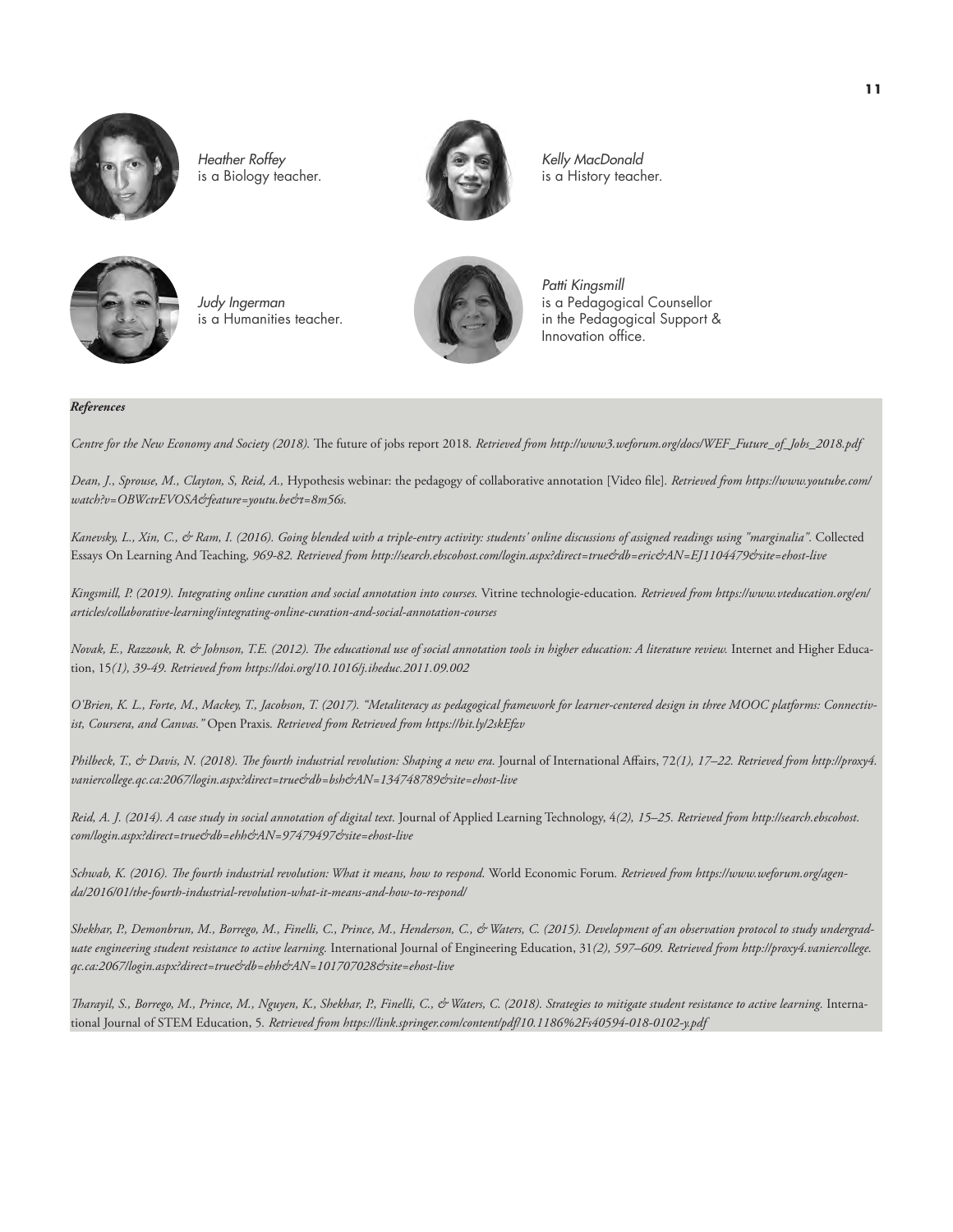### **Life as an Object: Teaching Lived Experiences Alongside Theories**

*One of the fundamental challenges for the educator, maybe more so for one who trades in the fields of humanities, social sciences, or liberal arts, is to be able to share the real, concrete, and empirical manifestations of the curriculum. Although theory is undeniably important, providing purely conceptual and abstract tools to our students may not be the best way to foster their understanding of the reality of lived experiences. Preferably, the educator should operate with a constant back-and-forth between lived experience and its theorization. This can be achieved by reflecting on the works of literary writers in relation to the works of sociologists.*

#### **The Relationship Between Literature and Social Scientific Discourse**

The role of the sociologist is to debunk everyday notions. The distinction between everyday notions and social scientific discourse operates through an epistemological rupture that distinguishes the former from the latter (Bourdieu, 2001, p.172). Without this distinction, no theoretical knowledge would be possible.

In his canonical writings about the relationship between the ideal and the material, Karl Marx explains how everyday notions act as ideologies (Marx, 1972). We know that our minds process information through mental shortcuts, analogies and generalizations (Massey, 2007, p.9). Without this inductive generalization, our minds would always rely on deductive reasoning, which would translate into an

yet out of the debates comes a contemporary consensus: the relationship between the organization of society and its mental production is not a pure, simple, causal one (Marx, 1972). Cultural production reflects the organization of production, the allocation of resources, and the fundamental antagonisms between groups in any mode of production. These fundamental antagonisms are the sites of concrete struggles for the distribution of resources, privileges and their inherent coercion. In other words, the narrative of a movie like The *Pursuit of Happyness*, which emulates meritocracy, is as much a reflection of the mode of production as the novel *The Jungle* by Upton Sinclair, which criticizes the exploitation and sanitary disaster of the meat-packing industry at the turn of the 20th century in the United States. Both the social relations and their symbolic counterparts are central in the understanding of lived experience.

Based on Marx's insight on the relationship between the organization of society and its mental production, literature and social scientific discourses might not be as distinct as we may at first think. My goal in the following lines is to demonstrate, with three specific examples of sociological topics (the institutionalized horrors of slavery, Jim Crow, and 20th century European antisemitism), how the contribution of three specific writers (Morrison, Faulkner, and Kafka) can help integrate a pedagogy that provides both a sensible experience and an explanation of the topic. This, in turn, can be a valuable tool for the classroom.

#### **Hauntings of the Past**

### *We need to be able to talk about "race" and ask ourselves questions to which both sociologists and writers have long found thought-provoking answers.*

energy vacuum to the extent that mundane acts would not be achievable (Massey, 2007, p. 9). We also know that schemas are necessary to organize the world around us into cognitive categories, and that experimental knowledge might be ill-suited for basic reasoning (Brubaker, 2004, p.71). For example, a child will learn that the stove can burn his body based on a categorization of warm and cold based on experience. Yet, the same child would be ill-advised to test if the stove burns his hands, then subsequently try his feet, his mouth, and so on. All this is to say that both philosophy and cognitive psychology allow us to understand that different types of knowledge operate in a hierarchy of functions rather than in a hierarchy of importance.

It is at this point in our reasoning that we need to come back to Marx. His insights on ideologies as veils that hide the true nature of economic disparities has been the object of many scholarly debates,

Slavery is the total control of the body of the enslaved, all the way from the hands to the reproductive system. This state of dehumanization is fueled by complete coercion: physical and mental torture. It is almost

impossible to imagine. The instructor who engages with their students on a purely abstract level fails to communicate the intense state of pain, humiliation and dispossession experienced by slaves, yet slavery is an important topic to examine because it gives us insight into the persistence of acts of racism today.

The growing of indigo, cotton, and tobacco on the territories that were stolen from the Indigenous peoples of the United States led to a growing demand for slaves and their labour. The latter was achieved by an increase in the demand of picking by the slaves (Baptist, 2014, p.103). If quotas were not achieved, the slaves were disciplined with physical abuse (Baptist, 2014, p.113). The fear that resulted from such violent coercion led many slaves to develop ambidexterity (the usage of both hands for picking at the same time), which, in turn, led to heightened expectations of productivity and further abuse (Bap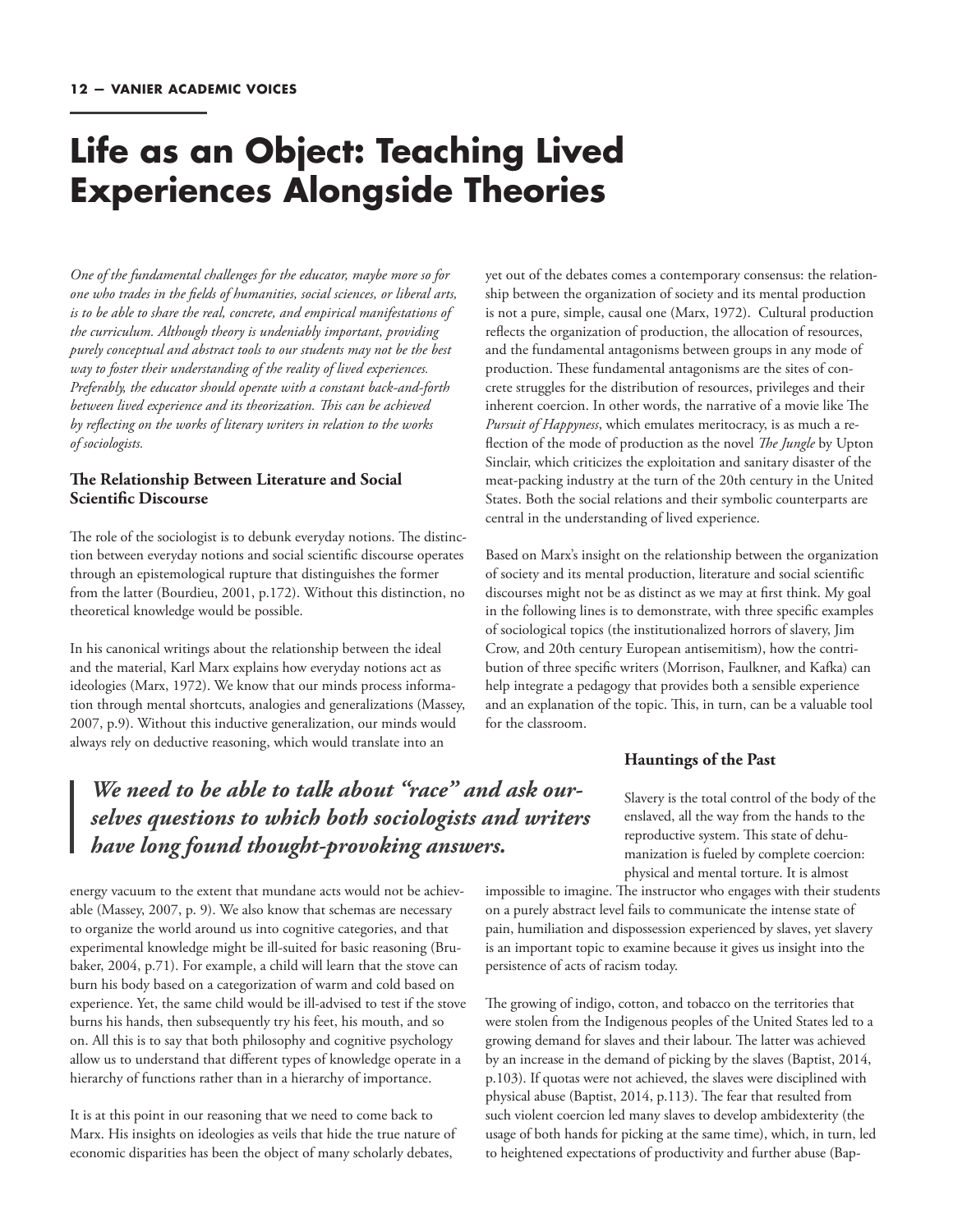tist, 2014, p.113). The growing demand on the bodies of new slaves became problematic with the prohibition of the importation of slaves in the United States in 1807. To address this issue, the slave owners resorted to a practice that was already common and widespread in the Antebellum South.

*Sensible experience obtained from immersion in a literary work complements the social scientific understanding obtained from theoretical texts; the use of literature is a pedagogical strategy that activates both.* 

The first anti-miscegenation laws of the Antebellum South never formally enforced prohibition of sex between white men and Black women (Khanna, 2011, p.27). Indeed, sexual assaults from the masters were incentivized by the production of offspring who became enslaved themselves and were valued higher than non-mixed slaves (Khanna, 2011, p.28). With the abolition of the slave trade and the growing demand for cotton in the late 1800s, the Antebellum South began the practise of "breeding" slaves as an economic strategy to fuel a domestic slave trade (Baptist, 2014, p.238). Babies born into slavery were not only offspring of the masters and assaulted Black women, but children of slaves themselves. Most were separated from their families, and many were sold in the new territories stolen from Indigenous people.

The economic demands of the northern states and England, which were both undergoing massive industrialization, contributed to the perpetuation of the mental and physical torture of slaves (Baptist, 2014, p.321). A sociological explanation such as this, which provides social factors for the understanding of a social transformation, can never truly allow us to grasp the horrors of slavery. It is missing the stories of the subjugated themselves. This is where literature can provide a way to share a sensible experience that can lead to a better learning experience for the student interested in this social issue.

Toni Morrison's novel *Beloved* has provided a useful tool to deepen students' understanding of slavery and its consequences on the enslaved. The novel tells the story of Sethe, an enslaved woman who wins her freedom by fleeing North. The narrative occurs years after she escapes bondage and is set in a house that is haunted. We slowly understand that the ghost that haunts her is her child, whom she murdered to flee the plantation. The haunting in *Beloved* is an analogy both of Sethe's remorse and of the fact that slavery is still plaguing her existence. While a full appreciation of the novel is, of course, enhanced by comprehensive knowledge of the sociological context of American slavery, an understanding of the sociological context is more complete with an appreciation of the emotional and psychological impacts of slavery, which is made more accessible through the literary form. Sensible experience obtained from immersion in a literary work complements the social scientific understanding obtained from theoretical texts; the use of literature is a pedagogical strategy that activates both.

#### **The Past Is Not Even Past**

Following the end of the civil war in 1865, the passage of the 14th and 15th amendments guaranteed constitutional rights to Blacks. But with the failed experience of Reconstruction and the ruling of Plessy vs. Fergusson, Blacks in the South were still experiencing the

> concrete manifestations of white supremacy. One-drop rules, which classified individuals with any trace of African ancestry as Black, were voted in at various state levels, establishing a formal racialization of Blacks and Whites (Khanna, 2011, p.31). Such legislation was fundamental for the smooth functioning of Jim Crow laws; they were needed to delimit who fell on which side of the

color line. The Plessy vs. Fergusson ruling of 1896 made Jim Crow Laws constitutional, initiating the formal segregation of Blacks from Whites in all social institutions, social spaces, and intimate relationships (Khanna, 2011, p.31). As an educator, it is sometimes difficult to explain how the legacy of slavery overlaps with continued systematic racism against Blacks. I believe that the work of the writer William Faulkner helps to illustrate this complexity.

William Faulkner lived in Mississippi when the Jim Crow laws were in full effect. In his novel *Absalom! Absalom!*, Faulkner tells the story of Thomas Sutpen, a poor white man from the Appalachian Mountains who wants to build an estate and a name for his family. He embarks on a trip to Saint-Domingue where, working on the plantations, he accumulates wealth and has a relationship with an emancipated Black woman with whom he has a child, Charles-Étienne Bon. Sutpen leaves his wife in Saint-Domingue and his son in Louisiana and arrives in Mississippi where he coerces Indigenous people to "sell" him some land. He starts a plantation with slaves and marries a white woman with whom he has children. Sutpen's dream of a respectable plantation life is shattered when his first son Charles-Étienne Bon befriends his son from his new marriage, Henry Sutpen. Charles-Étienne Bon is set on marrying the sister of Henry Sutpen, his own sister. When Henry discovers that Charles-Étienne Bon is Black, he murders him, not because of the transgression of the taboo of incest but because the transgression of the taboo of the color line. *Absalom! Absalom!* is an analogy of the fundamental horrors that are foundational to the Jim Crow South: the land stolen from Indigenous people, slavery, the Black wife and Mulatto children abandoned, and the murder of a Black son and brother because of his attempt to become a regular American citizen.

The color line is explored in other works of Faulkner. His novel *Light in August* explores the lynching of an Octoroon (a man with 1/8 of black blood who looks white but is black according to onedrop rule laws). The victim, Joe Christmas, is accused of killing a white woman—an accusation that was often invoked during lynching in the South, even if it wasn't true—yet, Faulkner explains that the real norm that Christmas transgressed and the reason for his murder was that he *acted* "just like a white man, and that was what made the people upset."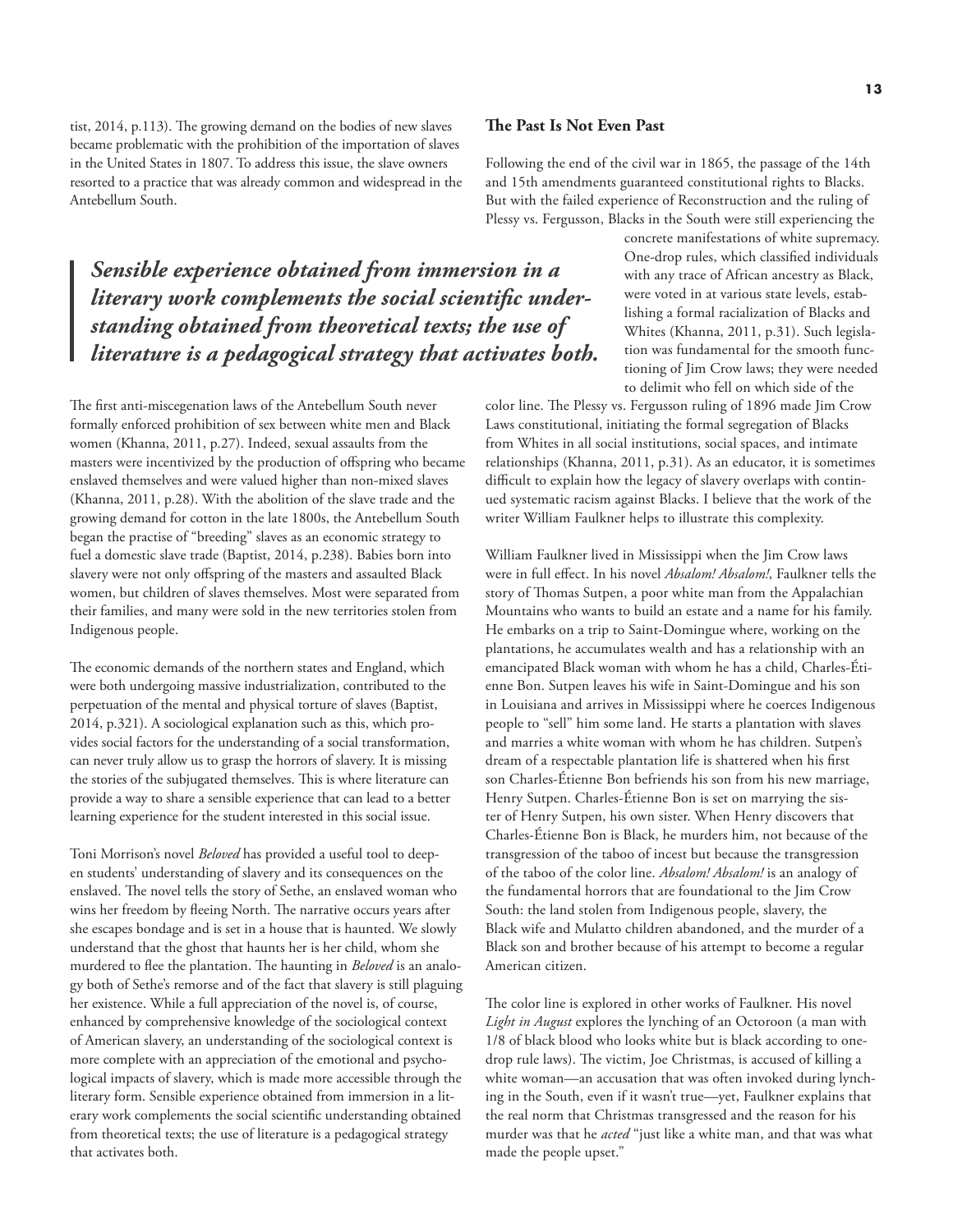As an educator who has taught racism in a number of classes, I've noticed that the topic of Jim Crow racism is of great interest to my students. I've found that a nuanced understanding of the impact of this system of white supremacy is best developed by engaging with the narratives of powerful writers like Faulkner who share the sensible experience of people living under Jim Crow laws. Encountering the hate, pain, betrayal, and violence that characterized the period through literature helps students grasp the sociological phenomenon of Jim Crow racism and understand how its legacy bleeds into our society even to this day.

#### **A Prismatic Category**

Another topic that I approach with my students is Judeophobia/antisemitism. I use the novels of Franz Kafka—terribly lucid metaphors and stories about life in central Europe in the 20<sup>th</sup> century—to help students engage with the ordeal of living in a totalitarian state or experiencing the rise of a discriminatory doctrine that structures itself into a racist, fascist state. The work of Maynard (2017) and Coulthard (2014), among others, asserts that while Quebec society is not void of racism, it is nonetheless a challenge to bring a typical Quebecker born after 2000 to an understanding of what it might mean to experience such terrible events. It would be naïve to think that without having experienced it ourselves we could fully appreciate the impact of living under a brutal dictatorship, but it our duty to remember and try to enrich our experience with knowledge and empathy.

*The Trial* by Kafka takes place in an unknown city at an unknown time. A man is woken up in his bedroom one morning by two police officers who arrest him. He is informed that he is free to go while his trial is ongoing. The novel then takes a nightmarish turn as the protagonist tries to win his trial even though he never knows what he stands accused of. The novel would almost be funny if it weren't for the fact that the novel was written in 1915 in the future Czech Republic, 24 years before the invasion of the country by Germany and its integration into the racist and totalitarian empire of the Third Reich.

One important challenge I've found in my experience as an educator teaching antisemitism—a problem that Kafka's writing can help us to grasp—is to understand the specificities of this brand of racism, which racializes religion. One way of explaining these specificities is to understand the differences between middle age Judeophobia and modern antisemitism. Whereas the first is a type of discrimination and prejudices based on the rejection of the Jewish faith, the second is a modern racist ideology that racializes (that is, forcefully putting someone into a "racial" group) people of Jewish faith (Dufour 2012). This means that conversion was always a possibility to escape persecution in medieval Judeophobia, while it is impossible with modern antisemitism.

With the modernization process instilled by the French Revolution, a fair amount of European countries proceeded to what they called "Jewish emancipation" (Rodrigues, 2010). This meant that the old discriminatory practices of Judeophobia (prohibiting the practice of law by Jews, ghettoization, and the prescription that Jews wear particular articles of clothing) were all abolished on the condition that

Europeans of Jewish faith would assimilate in the "universal" national culture. Yet with all the great social transformations of modernity and the explosion of new political ideologies, this period corresponds to the birth of conservative antisemitism, an ideology that scapegoats Europeans of Jewish faith as being responsible for the destruction of the old world (Rodrigue 2010, p. 196). Medieval Judeophobic tropes are the basis for modern antisemitism. In the twisted logic of the early anti-Semites, if Europeans of Jewish faith benefited from the gains of modernity, they must be the ones responsible for those changes that were considered undesirable to conservatives (Bauman, 1989). Furthermore, since Europeans of Jewish faith were, after all, Europeans who just so happened to have a different faith, and the old stigma markers of the Middle Ages (Judenhut, rouelle) were now forbidden, the anti-Semite saw his enemy everywhere, like a lurking fifth column. To paraphrase Hanna Arendt, you could always convert from being Jewish, but there is no escape from Jewishness. In the mind of the anti-Semite, the European of Jewish faith is a different species that cannot co-exist with non-Jewish Europeans.

Many of us have seen the horrific propaganda of Nazism—images the Nazis and their collaborators propagating images of rats as an allegory of the "threat" of Europeans of Jewish faith to the health of the body of the nation. For many Jews, it was as if they had been transformed into vermin in the eyes of their neighbours. Needless to say, the central metaphor of Kafka's *The Metamorphosis*, wherein a normal man becomes a despised monster in the eyes of his own family, serves as a powerful tool to activate students' understanding of dehumanization. Of course, the writing of Kafka extends beyond issues of racism and illustrates various social scientific issues. But, in the difficult topic of the specificity of anti-Semitism, Kafka has provided a useful tool.

#### **Conclusion**

The communist philosopher Slavoj Zizek speaks of an ancient Chinese curse that goes something like this: *may you live in interesting times*. With the current social issues of police brutality against Blacks, ongoing colonization and encroachment on Indigenous lands by settlers, the rise of right-wing populism, and the increase of both Islamophobia and antisemitism, these days we live in what seems like an interesting (and depressing) time for sociologists. But it seems like it is also a time where we need to be able to talk about "race" and ask ourselves questions to which both sociologists and writers have long found thought-provoking answers. In the context of teaching, this means that we need to be able to link the lived (or at least empathic) experiences of students with abstract theories. The latter enables them to understand the systemic processes at work and how they can tackle them, while the former enables them to understand that their daily challenges are intrinsic to sociological knowledge.

#### $(G)$  BY-NC-ND



*Joël Casséus*  is a Sociology teacher.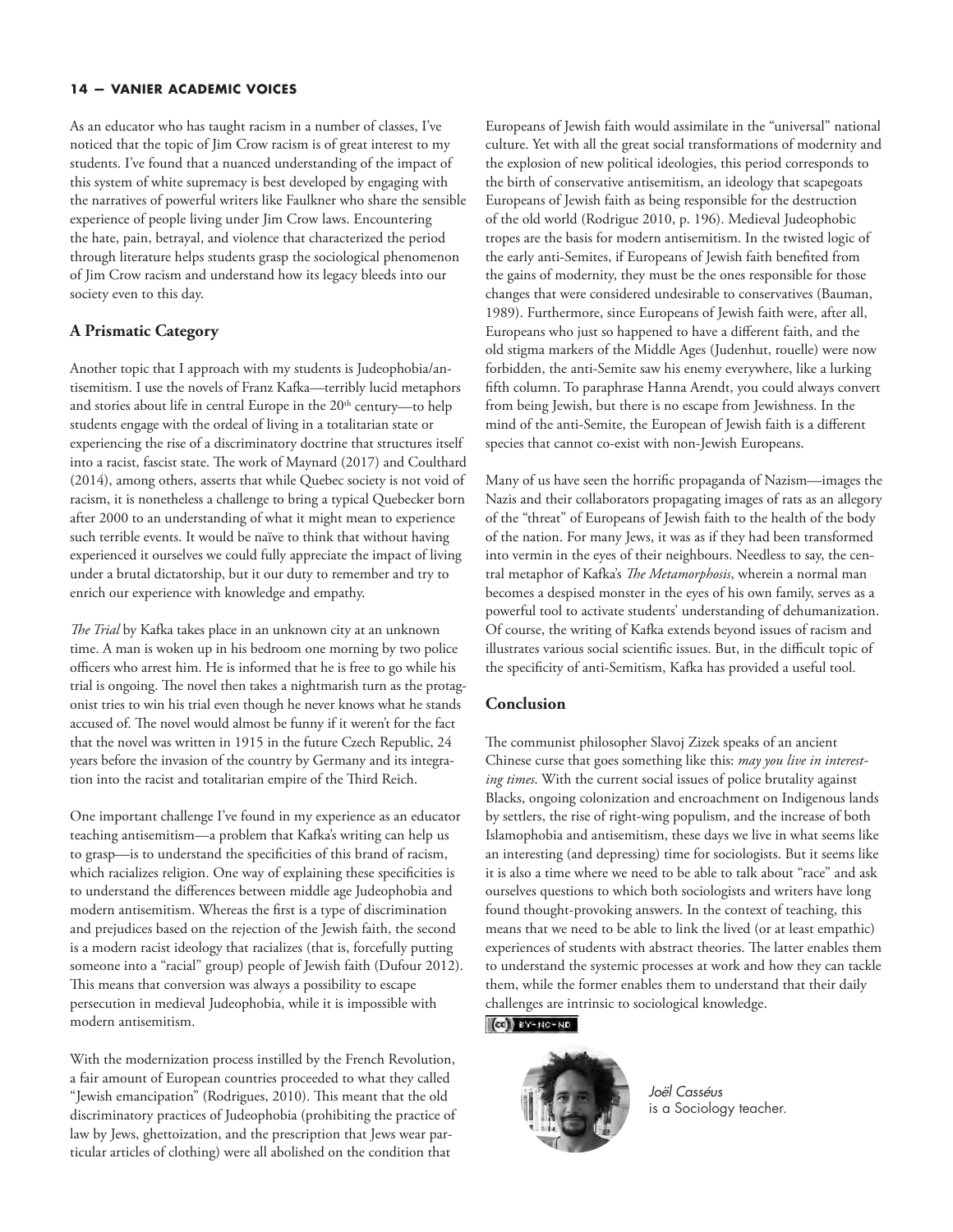

*Baptist, E. (2014).* The half has never been told: Slavery and the making of American capitalism*, New York: Basic Books.* 

*Bauman, Z. (1989).* Modernity and the Holocaust*. Ithaca: Cornell University Press.* 

*Bourdieu, P. (2001).* Science de la science et réflexivité*. Paris: Raisons d'agir.* 

*Brubaker, R. (2004).* Ethnicity without groups*. Cambridge: Harvard University Press.*

*Coulthard, G.S. (2014).* Red skins white masks: Rejecting the colonial politics of recognition*. Minneapolis/London: University of Minnesota Press.* 

*Dufour, F., G. (2012). Social relations, formation of the state at the beginning of the modern era, and religious cleansing: A contribution to the social closures of historical sociology.* Cahiers de recherche sociologique, 52*, 161-189.* 

*Kperogi, F. (2015). Marxist theory of the media or theory of the media by Marxists? Reconciling Adorno with other Marxist media theorists.* Journal of Communications Media Studies, 7*, 62-76.*

*Khanna, N. (2011).* Biracial in America: Forming and performing racial identity*. Toronto: Lexington Books.* 

*Marx, K. (1972).* Contribution à la critique de l'économie politique*. Paris: Éditions sociales.*

*Massey, D. (2007).* Categorically unequal: The American stratification system*. New York: Russell Sage Foundation.* 

*Maynard, R. (2017).* Policing black lives: State violence in Canada from slavery to the present*. Halifax & Winnipeg: Fernwood Publishing.* 

*Rodrigue, A. (2010). The Jew as the original "other": Difference, antisemitism and race. In H. R. Markus & P. M. L. Moya (Eds.),*  Doing race: 21 essays for the 21<sup>st</sup> century. New York/London: W.W. Norton & Company.

### **Responding to Disclosures of Sexual Violence**

#### *Imagine this scenario…*

*You receive a MIO from a student that they're hoping to talk to you before class. Maybe you've noticed that they seem distracted lately, or that they've been absent more frequently than usual. Maybe you haven't noticed anything at all. You find them waiting outside your office. They come into the room and you notice their hands are shaking. They start by telling you they've been struggling and are hoping for an extension on their paper. They go into their story and begin sharing with you their experiences of sexual violence.*

*What do you do? How should you respond?*

**References from**

References from<br>Life as an Object: Teaching Lived Experiences Alongside Theories, pages 12-14 *Life as an Object: Teaching Lived Experiences Alongside Theories***, pages 12-14**

*\*Disclaimer: Any likenesses to real persons is unintentional. Although this narrative has been inspired by real teachers and students, it does not reflect the stories of any specific person(s).*

#### **Sexual Violence and Post-Secondary Education**

Bill 151, *An Act to prevent and fight sexual violence in higher education institutions*, was created by the Quebec government in response to the fact that 15–24 year olds are the most likely age group to experience sexual violence, and student status is seen as a key risk factor (Conroy & Cotter, 2017). Roughly 20% of female post-secondary students; as many as 50% of trans, gender-queer, and non-binary students; and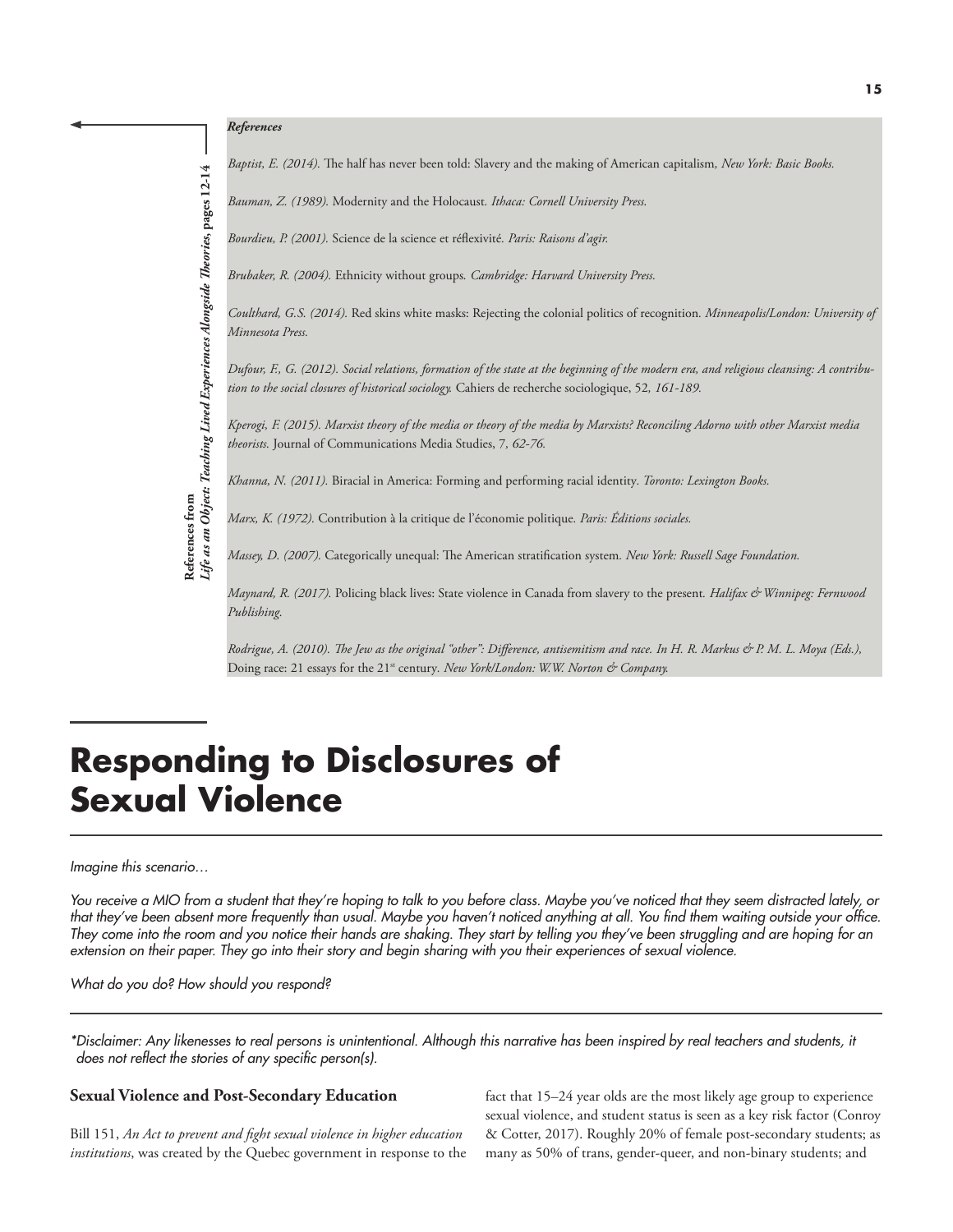almost 7% of male students express experiencing sexual violence in their lifetimes, with half of those experiences happening during their school careers (AAU, 2017; Schwartz, Z. 2018; CFS , 2015; DeKeseredy & Kelly. 1993; UofA Sexual Assault Centre. 2001; Sabina, & Ho, 2014). Now imagine the students in your classes. It's very likely that one or more of them has recently experienced sexual violence.

Each one of these students will be affected differently by their experiences, and each will know best what they need in its wake. Sexual violence is just one aspect of their lives; they are also passionate students, caring family members and friends, dedicated workers, engaged community members, and vibrant people. As educators, we have the privilege to walk alongside many of them through emerging adulthood, witnessing as they develop who they are and the trajectory of their lives. We can all play a role in how these chapters of their stories are written, and we have a responsibility to ensure that their experiences at Vanier contribute positively to their lives, and do not compound trauma. This article aims to help teachers feel better equipped to support students struggling in the wake of an experience of sexual violence.

#### **Sexual Violence Prevention and Response at Vanier**

To fulfill our legal obligations to Bill 151 and address this need, Vanier has created its *Sexual Violence Prevention and Response Official Policy & Procedural Document*. Along with a team of people in Student Services and the policy's Standing College Committee, as the Social Service Officer for Sexual Violence Prevention and Response (SSO-SVPR) I am responsible for providing direct support, outreach, education, and coordinating this policy's implementation at Vanier.

Sexual violence robs an individual of choices. Through the collective efforts of the Vanier College community putting this policy into action, we are trying to facilitate a survivor/victim's ability to make choices that re-establish some equity and sense of justice, so that students affected by sexual violence have the same opportunity to succeed in their studies as other students. The policy defines a survivor/victim as a "Person who has experienced sexual violence. Personal, cultural, and socio-political reasons may influence a person in self-identifying with either term, survivor or victim" (Vanier College, 2018, p. 6). We affirm their right to choose the word that best fits for them; both terms are used throughout the policy.

All of the students I've met as a part of my work providing support are striving to do well in their studies, despite the significant impacts of their experience. Some of the impacts on their lives might include difficulty concentrating, mentally reliving what happened to them, hypervigilance, reactivity or numbing, and difficulty managing big emotional responses. Teachers are an important bridge between these students and our services. They see these students on a regular basis and can also direct them to supports or resources if they become aware that one of their students has experienced sexual violence. Compassionately responding to disclosures and facilitating referrals to specialized services offer students with choices to meet their needs. These achievable interventions can make a huge difference in their lives.

Teachers play a crucial role in a few other key ways. They can teach using trauma-informed school practices, including how they broach the topics of rape or rape culture in their classrooms, if they choose to discuss them. They can also support academic accommodations for their students, by collaborating to see how a student's identified needs can be reasonably accommodated within the pedagogical context of the course.

#### **Trauma-Informed School Values**

- feelings of physical, social, and emotional safety in students
- a shared understanding among staff about the impact of trauma and adversity on students
- positive and culturally responsive discipline policies and practices
- access to comprehensive school mental and behavioral health services
- effective community collaboration

**(CPI, 2018; NASP, 2016)**

#### **The Scope of a Teacher's Roles and Responsibilities**

A teacher does not have to be a jack-of-all-trades. The Vanier community collaborates as a holistic unit to support all students. If you ever feel out of your skill set or overwhelmed, Student Services is here as a specialized support for both students and teachers in this process. We have specialized education and training to support students who have experienced trauma. We are not expecting teachers to be counsellors or trained intervention professionals, and we also recognize how intimidating and overwhelming it can be to receive a disclosure. We are hoping you can connect as the empathetic and caring human being who chose to enter this profession. You don't have to be perfect to have a big impact.

#### **Responding to Disclosures**

If you receive a disclosure, remember this set of words: Listen, Believe, Empower.

| Listen         | Actively and compassionately listen and<br>respond to what you're hearing.             |
|----------------|----------------------------------------------------------------------------------------|
| <b>Believe</b> | Validate and normalize the person's feelings,<br>and assure them it's not their fault. |
| Empower        | Ask the person what they need right now,<br>and connect them with resources.           |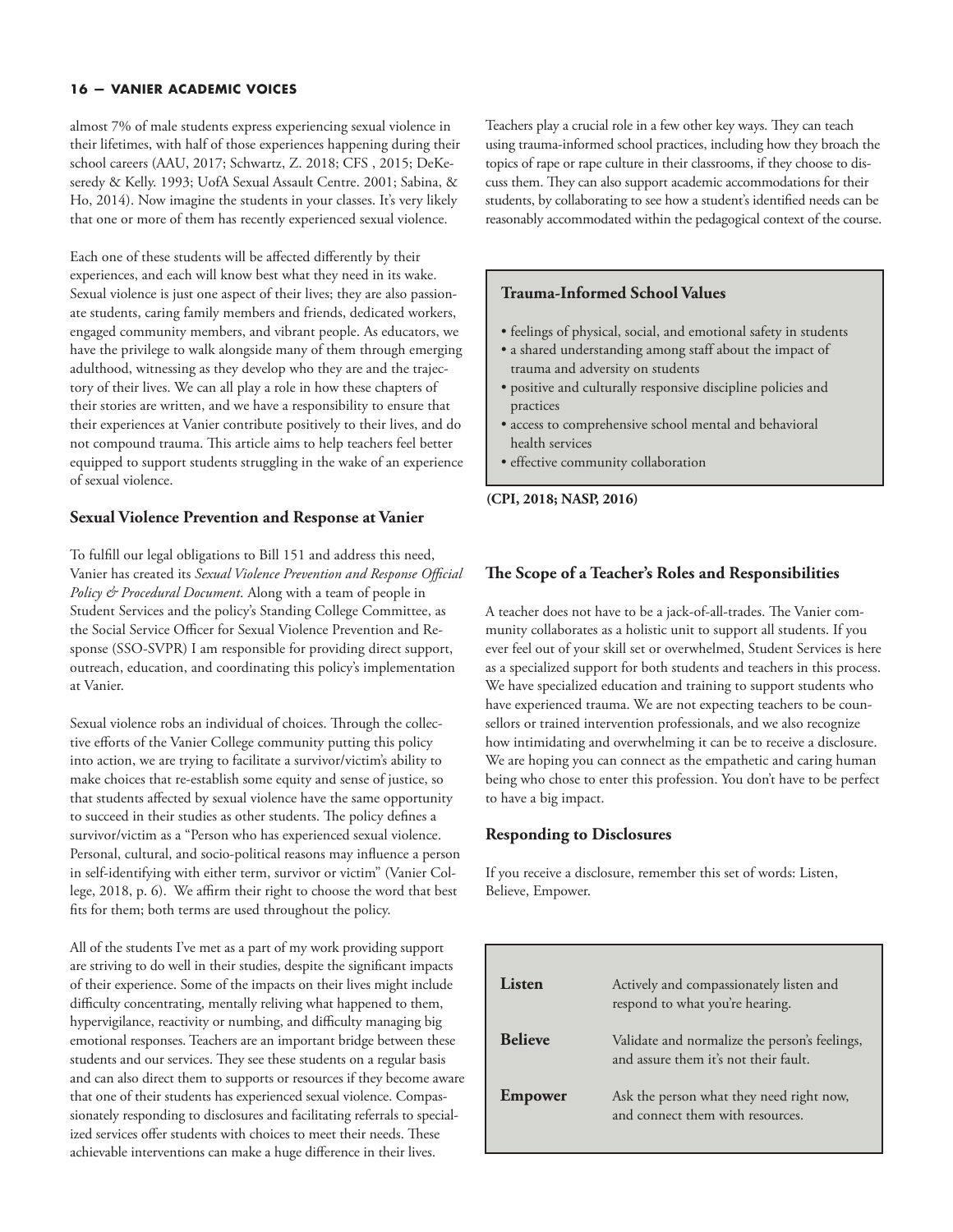**Listen** - When receiving a disclosure, the most important thing is to listen and create a space where you can give the disclosure your full attention. Offer a choice to the student; suggest meeting somewhere private where there won't be any interruptions or people overhearing. Sometimes people can also feel safer near a more public space. Ask which is the right fit for them, and follow their lead.

Start by telling them you are glad they felt comfortable sharing with you what happened to them. Disclosing can bring up fears and anxiety; you might acknowledge the step that the student is taking by telling you what happened to them. You might say something like, *"It takes courage to talk about this,"* or *"Thank you for sharing that with me."* Let the survivor/victim tell you as little or as much as they want and avoid asking for details. Discussing what happened in detail may be overwhelming or feel re-traumatizing. For some people, talking about their feelings around what happened can be as helpful as talking about the details. Take their lead on this.

What can be most comforting and affirming for survivors/victims is feeling seen and heard. This means demonstrating empathy for what the person is going through by reflecting their emotional reactions or feelings to events and showing compassion for their experiences. Encourage their disclosure by showing you're engaged and actively listening. You could do this through nodding, or by making listening noises (like *"mhmm"*). Mirroring the language they use to describe the events or themselves, or paraphrasing can be other ways to demonstrate respect and care for their perspective. For example, *"what I hear you saying is…"*.

Avoid minimizing or expressing judgment for what happened to them. Never respond in a way that highlights how *"it could have been worse"* or that they're *"lucky nothing more happened to them"* or "they should be over this by now." The impact that sexual violence has on a person is very personal and shouldn't be ranked or rated. Showing compassion for someone's experiences doesn't lessen the amount we have for others but grows our capacity for it.

**Believe** - This empathy can go a step further by validating and normalizing the survivor/victim's responses. You could say something like, *"It makes sense that you feel this way,"* or, *"It is okay to feel angry/ confused/sad/scared…"* to reassure them that these are understandable and common reactions to this type of experience.

Victim blaming and shaming and other behaviours that foster fears of not being believed are some of the biggest barriers for people reaching out for support. Many sexual assault survivors/victims struggle with blaming themselves. One of the most damaging things we can do would be to blame, judge, or not believe our students, especially if we're the first person they have told. You could offer reassurance that what happened to them was not their fault. (*"I believe you,"* or *"It's not your fault."*) To convey that they are not alone in what they're experiencing, you might reassure the person that, if they would like your help, together you will try to do whatever is possible to get the support they are seeking.

It is worth acknowledging that some people express discomfort

in 'believing' survivors/victims as they feel it means they are not impartial, or it might look like they are taking sides. However, should someone be telling you something of such significance, it is because they trust you as a person in authority who can somehow help them. All of the teachers I have met so far take their responsibility to help seriously and know that it is not a teacher's role to judge the veracity or significance of what happened to a student. Should they have any concerns around their ability to receive a disclosure, teachers can refer the student to the **Sexual Violence Response Team** (SVRT) in Student Services. You might offer "I'm here to listen and support you, *and it would be helpful for you to talk to someone who has specialized knowledge in this area,"* or *"I would be happy to go with you to talk to someone,"* or "There are places that you can go to get information or confidential support." If it is needed, any documentation required, especially as it relates to academic accommodations, will be handled by our sexual violence specialized service.

**Empower** - The most important role we can play is supporting the decisions the person makes about their needs, even if we might behave differently given the same circumstances. Work together to identify their immediate needs, figure out the person's next steps and

reassure them that they have control of their decisions. Connect them with supports and resources to address the needs they feel are most important to them. They may already have psychological, social or emotional support. Our role could be small, or large, depending on their access to services and support systems. It is always one part of a bigger picture in their lives.

In responding to a disclosure of sexual assault, we also want to promote empowerment of the survivor/victim. Sexual assault can result in a sense of loss of power and control. When discussing their options moving forward, you can support the person in exerting control over their lives by trusting them to make choices about what to do next—choices that place their health and wellbeing at the forefront.

If it's appropriate, explore with them their social supports (e.g. family, friends, and professionals), and help them connect with them. Make referrals to Vanier support services or other sexual violence support services in their community. If they say they would find it helpful, support them in accessing these services by calling ahead or accompanying them to Student Services. If they express reluctance to talk with other people, you can call a member of the SVRT for consultation on how to proceed or which resources you can provide.

Finally, if talking about sexual violence feels uncomfortable for you, practice role playing these scenarios with a colleague, or a member of the SVRT. It takes practice to be able to talk about, let alone receive disclosures of trauma and our own experiences can often impede our ability to be fully present or dictate our reaction. Practicing these discussions can limit reactions that can be unhelpful or even harmful, such as shock or alarm, or shutting down and dismissing someone without fully hearing them. The way a disclosure of sexual violence has been received can have either positive or detrimental impacts in a survivor/victim's healing journey, and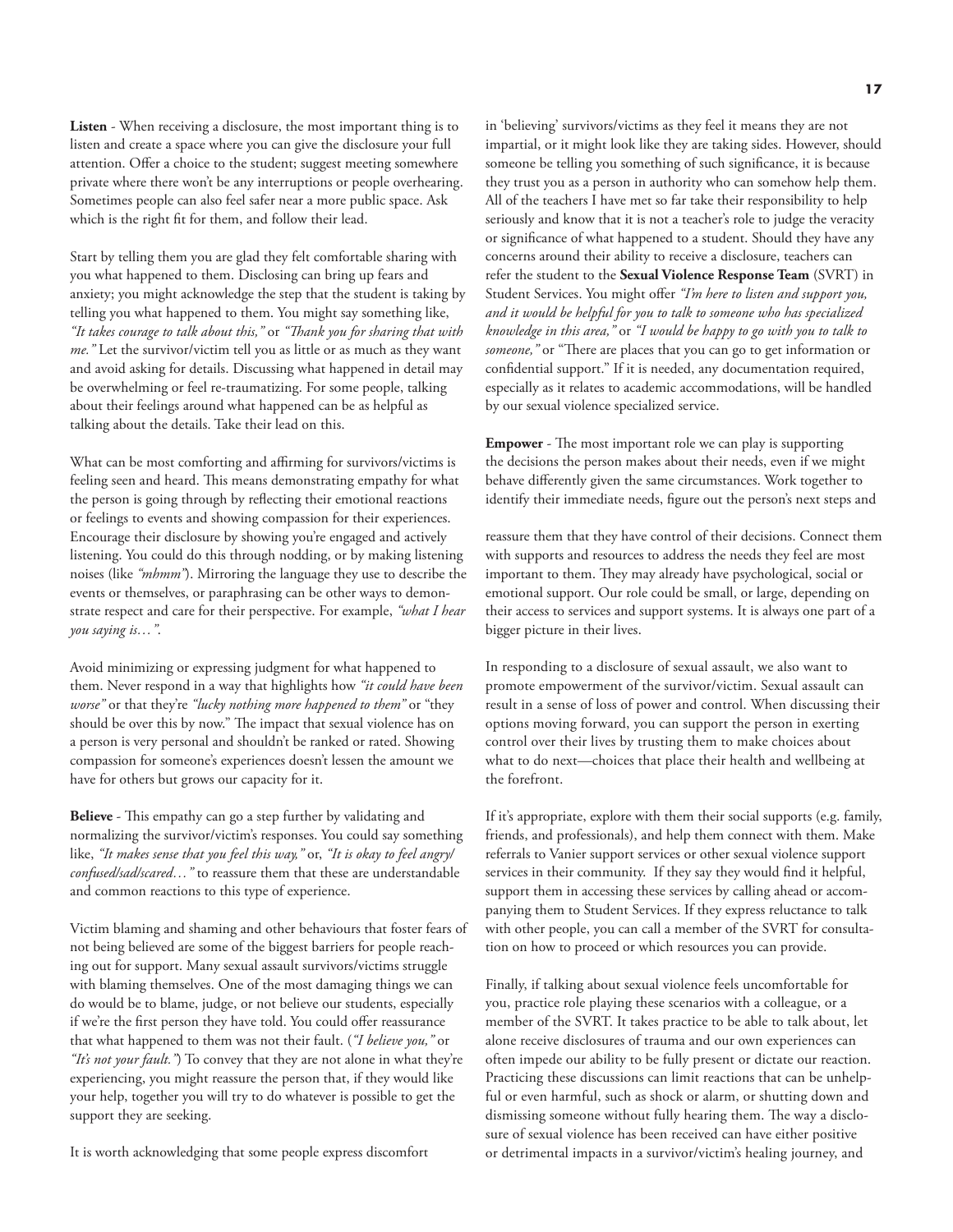preparation can go a long way in ensuring you are promoting trust and safety.

#### **Direct Support Services for Sexual Violence at Vanier**

Vanier Sexual Outreach and Support (VSOS) is Vanier's hub for sexual violence response service, which also offers outreach and education related to healthy sexuality and the prevention of sexual violence. The One-Stop Service, staffed by the Sexual Violence Response Team (SVRT) at Student Services, is one branch of VSOS's programming that provides direct support and responses from the College following incidences of sexual violence.

Depending on the needs and resources of the person, we may be able to offer them:

#### **Supports and Responses Offered by VSOS**

- Case Management
- Emotional Support
- Accommodations
- Advocacy & Accompaniment
- Assisted Referrals
- Information
- Informal and Formal Responses from the College including facilitated education, and other complaint processes

#### **Referrals**

Every individual in Canada, including teachers, who receives a disclosure of sexual violence from an underage person, has a responsibility to report it to the Director of Youth Protection to ensure their safety and the safety of others (suspected sexual abuse of children and persons under the age of 18). How this happens can be informed by the student; if they are interested, you may work alongside them to submit the report. If you would like support in filing a report with DYP in a way that's sensitive to students' needs, you can come to Student Services.

Acknowledging the potential deleterious effects of sexual violence, survivors/victims can be granted academic accommodations to help them succeed in their studies. If a student wants to directly disclose their academic accommodations needs to a teacher, we affirm their right to do so. Teachers are encouraged to offer referrals to our services so that students are aware of these supports on campus. However, we will never mandate a student to visit with these supports or place their accommodation requests through these mechanisms, if that is not what they want. Regardless of whether or not a student wants to visit our support services, we can also provide anonymous support to teachers so that they can pass along resources and information to their students, if they feel comfortable doing so.

Some students may want to keep their experiences of sexual violence separate from the classroom experience, thereby protecting their

classroom relationships. Having the knowledge that their teachers don't know what happened to them can be incredibly important to being able to concentrate, feeling more like themselves, and not feeling defined by what happened to them following incidents of sexual violence. To facilitate the communication of a student's accommodation needs, VSOS may reach out to teachers directly.

If a student comes to a teacher but feels uncomfortable explaining the reasoning behind their need for an academic accommodation or extra support, teachers are encouraged to provide an assisted referral by calling Student Services and asking for a member of the Sexual Violence Response Team. We will try to accommodate an assisted referral where the teacher walks the student down to Student Services, or we can set up a time to meet with the student later. We will then coordinate with the teacher to communicate the student's accommodation needs later.

How do we support survivors/victims in the weeks and months to come, or survivors/victims of historical violence? Would they prefer if you checked in with them periodically or would they prefer to bring it up if they want to talk about it with you? Assess what amount and what kind of support you are able and willing to give. You are not a therapist or professional support person; it's not your job to be in constant support mode. Set the boundaries you need to set. Don't focus only on their traumatic event/history. No one wants to be in 'survivor' or 'victim' mode all the time.

Seeking out self and community care after receiving a disclosure of sexual violence can be vital for avoiding vicarious trauma and sitting with the emotional discomfort that can be associated with receiving one, such as not knowing what happens to that student afterwards. Processing this is important and might look like visiting your personal therapist, debriefing your own experiences with colleagues without sharing the student's story, coming into the Respect Works or another member of the SVRT's offices to talk, or finding another avenue that fits your needs. Keep in mind that unless you are debriefing with someone who is bound by confidentiality (such as a therapist or the Respect Works Officer), it is imperative not to reveal names or any identifying information about the survivor/victim who disclosed to you.

#### **Vanier College's Approach**

Teachers are one piece of a bigger picture at Vanier. They help in setting the tone by fostering empathy and facilitating support for members of our community that have experienced sexual violence. They can also model how to facilitate discussions (including class discussions) related to rape culture in a compassionate way. Vanier will also be introducing strategies in a multi-tiered public health approach that will evolve and grow over time to decrease the prevalence of sexual violence amongst our student body.

Among the offerings to come are universal prevention strategies for all members of the Vanier community, including mandatory online training for all staff, students and faculty on the topics of consent, responding to disclosures, and active bystander interventions. Targeted prevention and response initiatives to address instances where a higher risk or need is present will be implemented. These include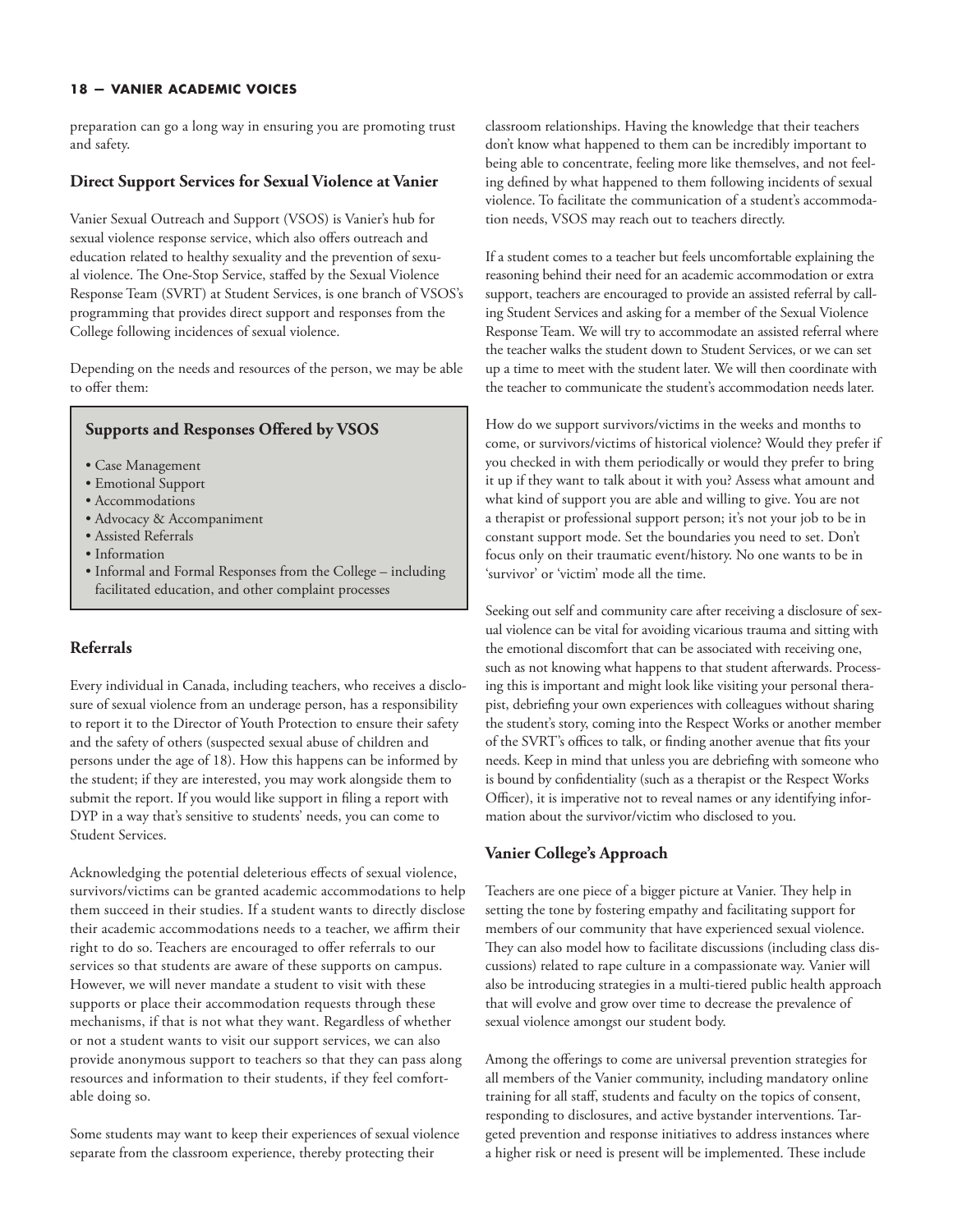

guidelines for orientation events, events in the first 8 weeks of the semester, or events where alcohol is present. Finally, direct services to mitigate the impact of sexual violence have already been put in place. There are ways that teachers can be involved at all three levels, if they would like to support these efforts.

At the universal and targeted levels, teachers can contribute to College initiatives to shift its culture towards one that instills consent practices and disrupts norms that enable sexual violence. Since starting at Vanier, I have been impressed by the number of academic festivals and fairs here that have covered the topic of consent or gender-based violence with care and sensitivity, helping to shift our culture in positive ways.As educators, we have a legal and moral responsibility: when classroom content touches on rape culture or sexual violence, we must work to foster empathy and equip students with tools to make consent an important part of sexual encounters. We must also decrease barriers for survivors/victims of sexual violence who are seeking support. As an educational institution, we set the tone for how these issues are addressed; our actions shape students' perceptions of these topics.

#### **Next Steps**

If you would like to learn more about VSOS or the efforts happening related to sexual violence, feel free to reach out to me (ext. 7145 – C203-B) or another member of the SVRT. We will be continuing to roll out education and outreach on preventing and responding to sexual violence. This includes upcoming mandatory yearly online training for College employees.

Finally, I would like to extend a special thanks to the UBC AMS Sexual Assault Support Centre who have very graciously offered me their continued knowledge, support and workshop content, which directly informed parts of this article.

 $\left( 60 \right)$  BY-NC-ND



#### *Lindsay Cuncins*  is the Social Service Officer for Sexual

Violence Prevention and Response (SSO-SVPR) in Student Services.

#### *References*

*AAU (2017). Report on the AAU Campus Climate Survey on Sexual Assault and Sexual Misconduct Retrieved from [https://www.aau.edu/sites/default/](https://www.aau.edu/sites/default/files/AAU-Files/Key-Issues/Campus-Safety/AAU-Campus-Climate-Survey-FINAL-10-20-17.pdf) [files/AAU-Files/Key-Issues/Campus-Safety/AAU-Campus-Climate-Survey-FI-](https://www.aau.edu/sites/default/files/AAU-Files/Key-Issues/Campus-Safety/AAU-Campus-Climate-Survey-FINAL-10-20-17.pdf)[NAL-10-20-17.pdf](https://www.aau.edu/sites/default/files/AAU-Files/Key-Issues/Campus-Safety/AAU-Campus-Climate-Survey-FINAL-10-20-17.pdf)* 

*Canadian Federation of Students (CFS) (2015). Sexual Violence on Campus, Retrieved from [https://cfs-fcee.ca/wp-content/uploads/2018/10/Sexual-Vio](https://cfs-fcee.ca/wp-content/uploads/2018/10/Sexual-Violence-on-Campus.pdf)[lence-on-Campus.pdf](https://cfs-fcee.ca/wp-content/uploads/2018/10/Sexual-Violence-on-Campus.pdf)*

*Conroy, S. & Cotter, A. (2017). Self-reported sexual assault in Canada, 2014. StatsCan. Retrieved fro[m https://www150.statcan.gc.ca/n1/pub/85-](https://www150.statcan.gc.ca/n1/pub/85-002-x/2017001/article/14842-eng.htm) [002-x/2017001/article/14842-eng.htm](https://www150.statcan.gc.ca/n1/pub/85-002-x/2017001/article/14842-eng.htm)* 

*CPI (2018). How Trauma Informed Schools Help Every Student Succeed. Retrieved from [https://www.crisisprevention.com/en-CA/Blog/October-2018/](https://www.crisisprevention.com/en-CA/Blog/October-2018/Trauma-Informed-Schools) [Trauma-Informed-Schools](https://www.crisisprevention.com/en-CA/Blog/October-2018/Trauma-Informed-Schools)*

*DeKeseredy and Kelly. (1993). The Incidence and Prevalence of Woman Abuse in Canadian University and College Dating Relationships: Results From a National Survey.*

*National Association of School Psychologists (NASP) (2016). Trauma-Sensitive Schools. Retrieved fro[m https://www.nasponline.org/resources-and-publications/](https://www.nasponline.org/resources-and-publications/resources-and-podcasts/mental-health/trauma-sensitive-schools) [resources-and-podcasts/mental-health/trauma-sensitive-schools](https://www.nasponline.org/resources-and-publications/resources-and-podcasts/mental-health/trauma-sensitive-schools)*

*Sabina, C., & Ho, L. Y. (2014). Campus and College Victim Responses to Sexual Assault and Dating Violence: Disclosure, Service Utilization, and Service Provision. Trauma, Violence, & Abuse, 15(3), 201–226. [https://doi.](https://doi.org/10.1177/1524838014521322) [org/10.1177/1524838014521322](https://doi.org/10.1177/1524838014521322)*

*Schwartz, Z. (2018). Canadian universities are failing students on sexual assault Retrieved from [https://www.macleans.ca/education/university/canadian-universi](https://www.macleans.ca/education/university/canadian-universities-are-failing-students-on-sexual-assault/)[ties-are-failing-students-on-sexual-assault/](https://www.macleans.ca/education/university/canadian-universities-are-failing-students-on-sexual-assault/)*

*University of Alberta (UofA) Sexual Assault Centre. (2001). A Survey of Unwanted Sexual Experience Among University of Alberta Students.* 

*Vanier College. (Nov. 20th, 2018). Sexual Violence Prevention and Response Official Policy & Procedural Document. Retrieved fro[m http://www.vaniercollege.](http://www.vaniercollege.qc.ca/bylaws-policies-procedures/files/2018/11/Sexual-Violence-Prevention-Response-Official-Policy-Procedural-Document-Approved-November-20-18.pdf) [qc.ca/bylaws-policies-procedures/files/2018/11/Sexual-Violence-Prevention-Re](http://www.vaniercollege.qc.ca/bylaws-policies-procedures/files/2018/11/Sexual-Violence-Prevention-Response-Official-Policy-Procedural-Document-Approved-November-20-18.pdf)[sponse-Official-Policy-Procedural-Document-Approved-November-20-18.pdf.](http://www.vaniercollege.qc.ca/bylaws-policies-procedures/files/2018/11/Sexual-Violence-Prevention-Response-Official-Policy-Procedural-Document-Approved-November-20-18.pdf)*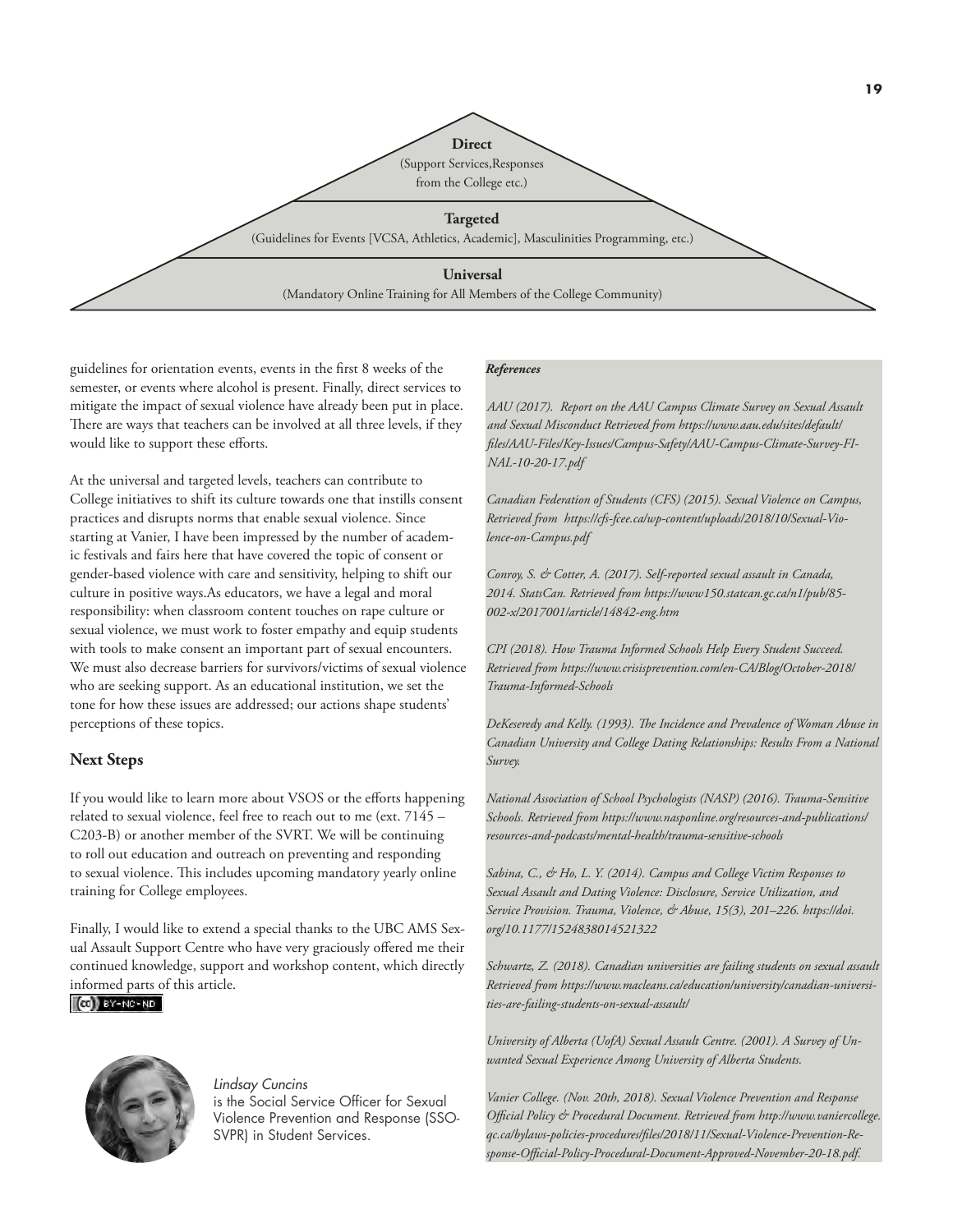### **Come As You Are: Vanier Collective Gardens Community Project**

#### **Introduction**

A sense of belonging plays an important role in students' well-being and academic and educational success, and participation in community gardens promotes a sense of belonging, self-confidence, and mental health, according to a number of sources. In March 2017, pedagogical counsellor Krista Riley, on her own behalf and that of three Vanier teachers (Myriam Mansour, Kim Matthews, and myself), submitted an application for Entente Canada-Québec funding for a project that would focus on the Vanier Collective Gardens as a potential place to cultivate (pun only partly intended!) a sense of belonging in students who might otherwise feel marginalized at Vanier, through the use of garden-related activities, workshops and outreach. At the end of the Vanier Collective Gardens Community (VCGC) Project, we felt that work in this area had just begun. We hope the Vanier community as a whole will continue to reflect on the potential of the Gardens as a hub of learning and of belonging.

#### **Definitions of Belonging**

What is "belonging"? According to Vanier English teacher Alan Wong (2019), *belonging* is a basic human need to feel "respected, valued, accepted and cared for" that includes a sense of being "connected...to others in a social environment" (slide 5). College students can experience "not-belonging" if they, among other things: feel out of place in an academic environment; are minoritized (racialized, for example) and thus subject to prejudice; or are unable to fully participate in college life (due to personal, medical or other issues.) *Belonging* is not the same as *inclusion*: *inclusion* requires the will of another person or group ("we will include you"), whereas *belonging* is internal to the subject: a student's feeling of belonging is their own, whereas if they are to be included, others are responsible for that inclusion. Wong also draws a distinction between *belonging* and *fitting in*: in order to fit in, one must adapt and conform to the environment, whereas, if one belongs, one belongs just as one is.

What conditions are necessary to create a sense of belonging in students? Rebeiro (Diamant & Waterhouse, 2010) suggests four conditions that can create an environment in which a sense of belonging can emerge: affirmation, an element of choice and self-determination, access to both private and community space, and a sense of safety (p. 85). Diamant and Waterhouse further point out the importance of *facilitating* these factors: where they do not emerge naturally, they must be actively fostered (p. 86).

The activities that we undertook in the course of the VCGC Project could all be seen to promote one or more of these conditions.

#### **Affirmation**

Some aspects of gardening at Vanier that existed before our project began were inherently affirming. For example, garden volunteers receive STAR volunteer hours that can lead to an attestation. Also, according to Diamant and Waterhouse (2010), such routine garden activities as weeding "[provide] instant feedback and a sense of achievement when the target area has been weeded" (p. 87). Also, "Gardening as a group...generates affirmation on multiple levels... from the group and the wider community, who are able to enjoy the output of their endeavours." (Diamant & Waterhouse, p. 87)

The VCGC Project undertook a number of new activities that could be seen as providing opportunities for affirmation. A foundational part of our mission was the development of a Social Justice Statement (SJS) that would affirm the value of students of all backgrounds and identities. According to the SJS, the Gardens collective

> focuses on uniting individuals and recognizing diversity, while promoting sustainability, mental health, and body positivity. We stand firmly against all forms of discrimination and we are working on creating a safe place where every Vanier student can feel they belong just as they are. We also aim to increase awareness of social justice topics such as food accessibility, gender equality, LGBTQ+ rights, and environmental issues, and to give our community the ability to discuss and share ideas. We are committed to an ongoing process of learning and self-reflection where we face our mistakes with a desire to grow and do better.

The intent of the statement is to make clear that the Gardens are a place where everyone matters and is treated with respect, and that we are all responsible for the dynamic, active process of making these things possible.

#### *Important Note*

All parties involved in the Gardens have found it important to acknowledge the traditional custodians of the land on which we do our gardening. Vanier is situated within the traditional unceded lands of the Kanien'kehá:ka (Mohawk) peoples, part of the Haudenosaunee Confederacy. There is also a strong historic presence of Anishinaabe peoples in what is now known as the Greater Montreal area. As we work towards incorporating social justice principles, we remain aware of our responsibilities in the face of the settler colonial history and present.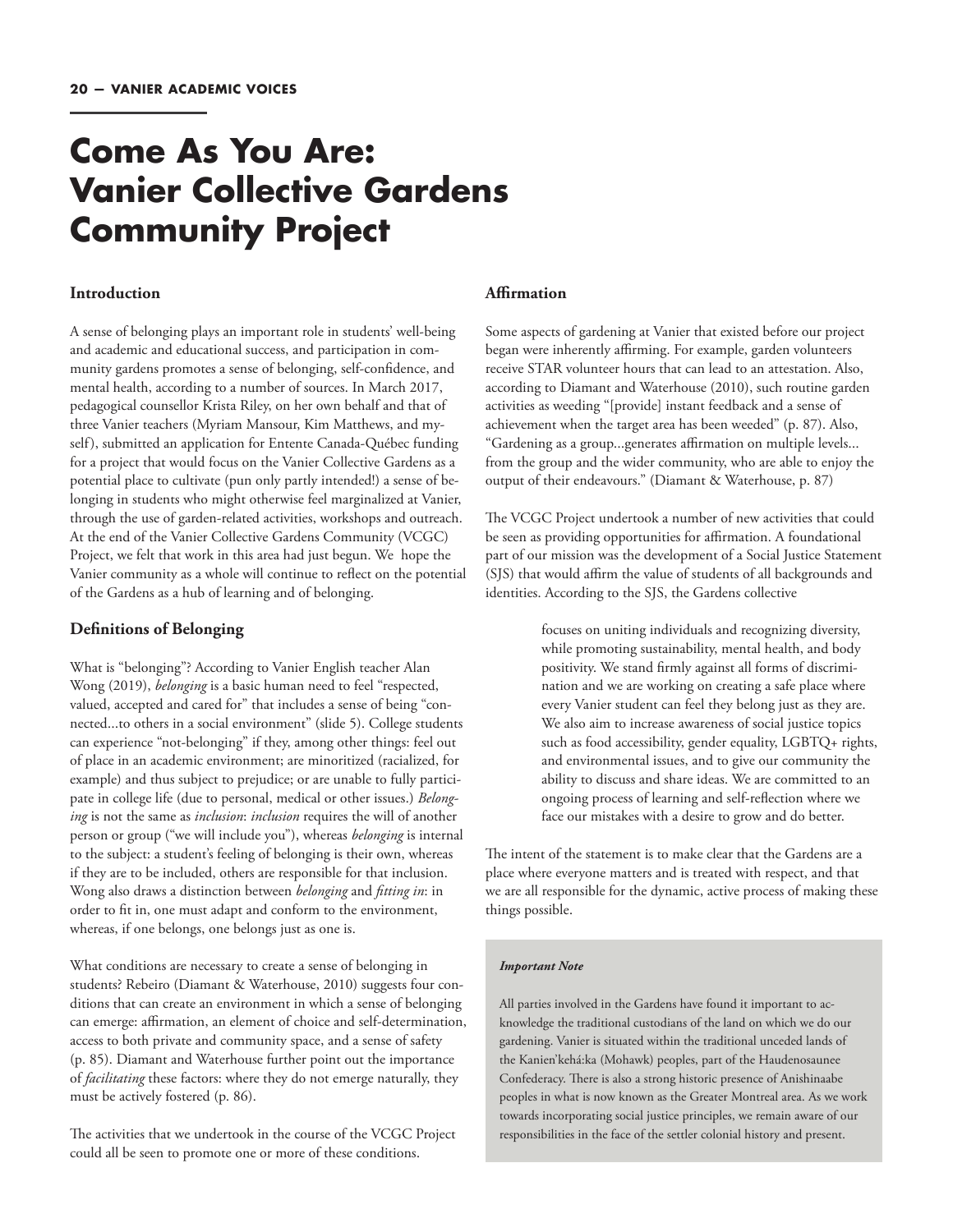Also, workshops throughout the year were intended to give students both skills for personal empowerment and new ways of looking at themselves. Cooking workshops provided opportunities for students, faculty, staff and guests to make food together and learn about such topics as vegetarianism and Indigenous food. Workshops on medicinal herbs and edible insects aimed to provide students with new ways of seeing food; others on permaculture, plasticulture, and seed saving empowered them to engage in sustainable practices; and a workshop on mental health and herbs was in part a way to normalize discussions about mental health. A workshop on body positivity and Health at Every Size was intended to promote the concept that all bodies are worthy of respect, regardless of their size.

The VCGC Project also collaborated with the food justice initiative A Place at the Table, initiated by humanities teacher and VCGC Project member Kim Matthews, in offering workshops, and, thanks to a generous contribution from Jake's Café, free soup to all during six Universal Breaks throughout the semester. The active message was: you deserve soup no matter who you are! Also, thanks to the generosity of The Vanier College Foundation and The Vanier College Students' Association, sixty-nine students in need received 100\$ gift cards for Jake's Café. The initiative's goals were 1. to raise awareness of food security issues on campus, 2. to garner funds to provide food for students in need, and 3. to promote the building of students' life skills. At the base of these goals was the affirmation of every student's right to be fed. Soup was also served at workshops, and students were

free to visit and take soup regardless of whether they participated in the workshop. The message was fundamental to our mission and to the mission of A Place at the Table: you do not need to pay *in any sense*, including with your time, to be worthy of having your basic needs met. This initiative was also an example of the importance of choice and self-determination in our desire to promote a sense of belonging in students.

#### **Choice and Self-Determination**

Before the VCGC Project began, the Gardens were already providing students with opportunities to exercise their autonomy in a variety of ways. For example, student volunteers were asked to sign up for gardening activities that interested them—weeding, watering, planting, harvesting, maintenance etc.—at times that were convenient for them, and to make use of the Garden facilities, such as the shed and the tools it houses, whenever they wished.

Last year, as the VCGC Project was getting off the ground, we invited students to a brainstorming session to give their input as to what role the Gardens could play in their college experience and what sorts of infrastructure and activities they would like to see. We also hired two student interns, and chose them based partly on our stated requirement that they be self-motivated and able to work autonomously to organize outings, self-direct their work and tasks, and implicate other students.

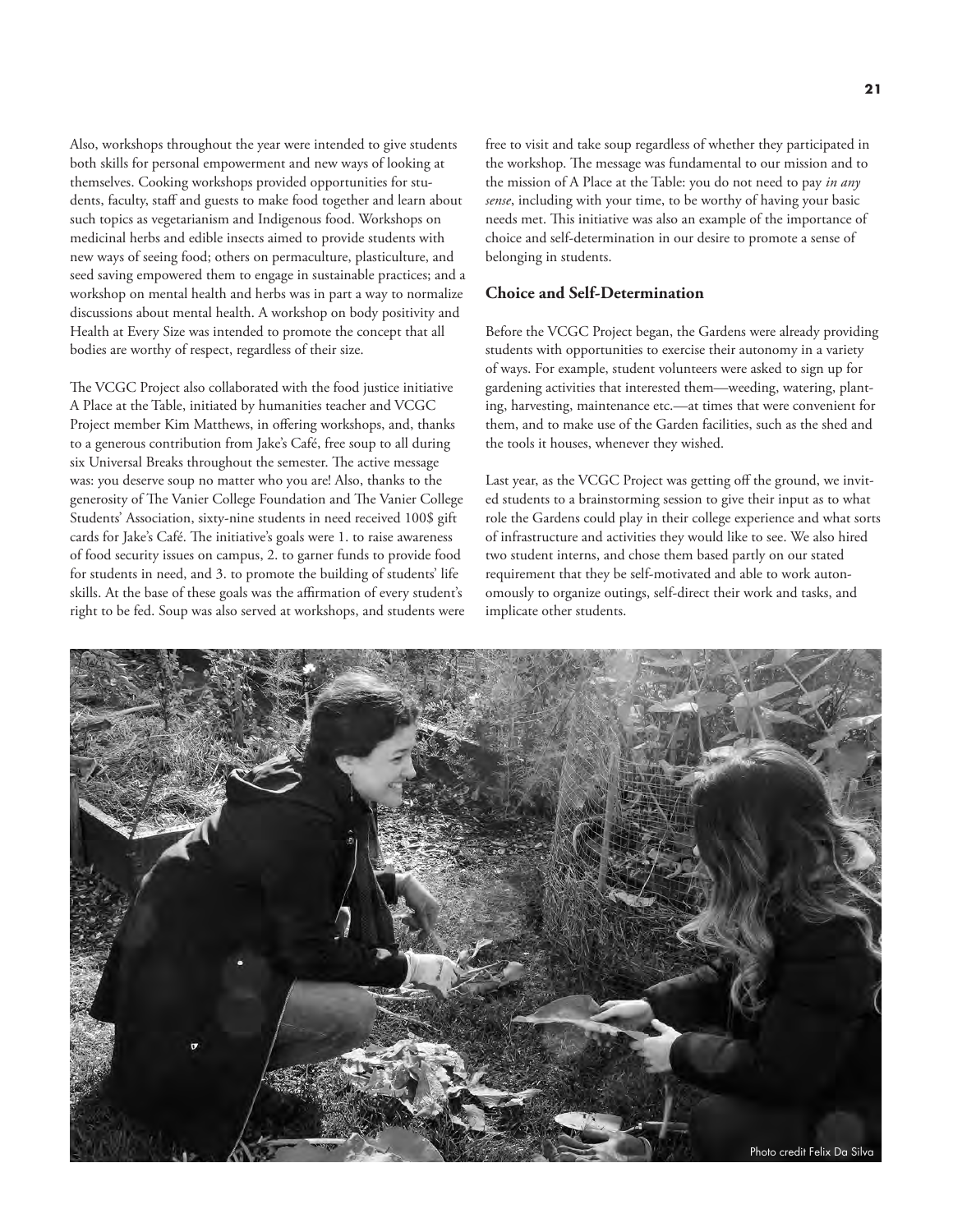

As mentioned above, A Place at the Table also offered free soup at workshops while making it clear that students who were served soup were under no obligation to stay. A number of students availed themselves of the free meal and returned to their activities, although some decided to stay and participate in workshops; the choice was left up to them, and those who expressed a sense of guilt about taking free food and running were reassured that the soup had no strings attached!

*The Gardens are a place where everyone matters and is treated with respect, and that we are all responsible for the dynamic, active process of making these things possible.* 

What activities could be undertaken in the future that might provide for choice and self-determination? Diamant and Waterhouse (2010) mention the importance of "encouraging responsibility for certain areas of the garden and planning the daily schedule" (p. 86). Asking students to assign themselves to specific garden areas might be possible if there were more volunteers available. (An earlier initiative entitled "Adopt-a-Box" allowed people from across the Vanier community to do just this; it was not implemented during the year of the VCGC Project, but could be again.) Encouraging teachers to allow students to do garden-related assignments might be a way to foster garden-related choice and self-determination in the context of students' programs. Also, polling classes and clubs to ask for their input into Garden decisions (such as what they would like to see grown) might inspire students to come out and see and contribute to the Gardens.

#### **Private and Community Space**

The Gardens are already a community space, well-placed around and in the centre of campus, and accessible to everyone. One of the major achievements of the VCGC Project was the construction of a pergola as a space where clubs and individuals, as well as classes, can meet. The Project had a number of plans for this pergola, including setting

> up a signup system and reaching out to clubs and departments to encourage use of this space; unfortunately, construction delays meant that the Project was over when the pergola was finally erected. There are ongoing challenges concerning the maintenance and administration of this community space, but we hope the net outcome is positive: a public garden structure open to all students

and available particularly for Garden Team activities. (I can personally attest to the success of bringing a class to the garden for a tour and lesson with the lead gardener, Mark Reynolds, and making use of the pergola to sit, discuss, have tea, take notes, and so forth.)

Private space is a different matter. In their discussion of a UK-based garden project, Diamant and Waterhouse (2010) outline some ways to create private space in a public garden context:

> Although Thrive's gardens are open to the public, there are areas that allow a person to be on his or her own, such as secluded areas or greenhouses.... Although access to [the general garden area] is open, the buildings used are off limits to the general public. These also act as private and confidential spaces. By providing these boundaries, Thrive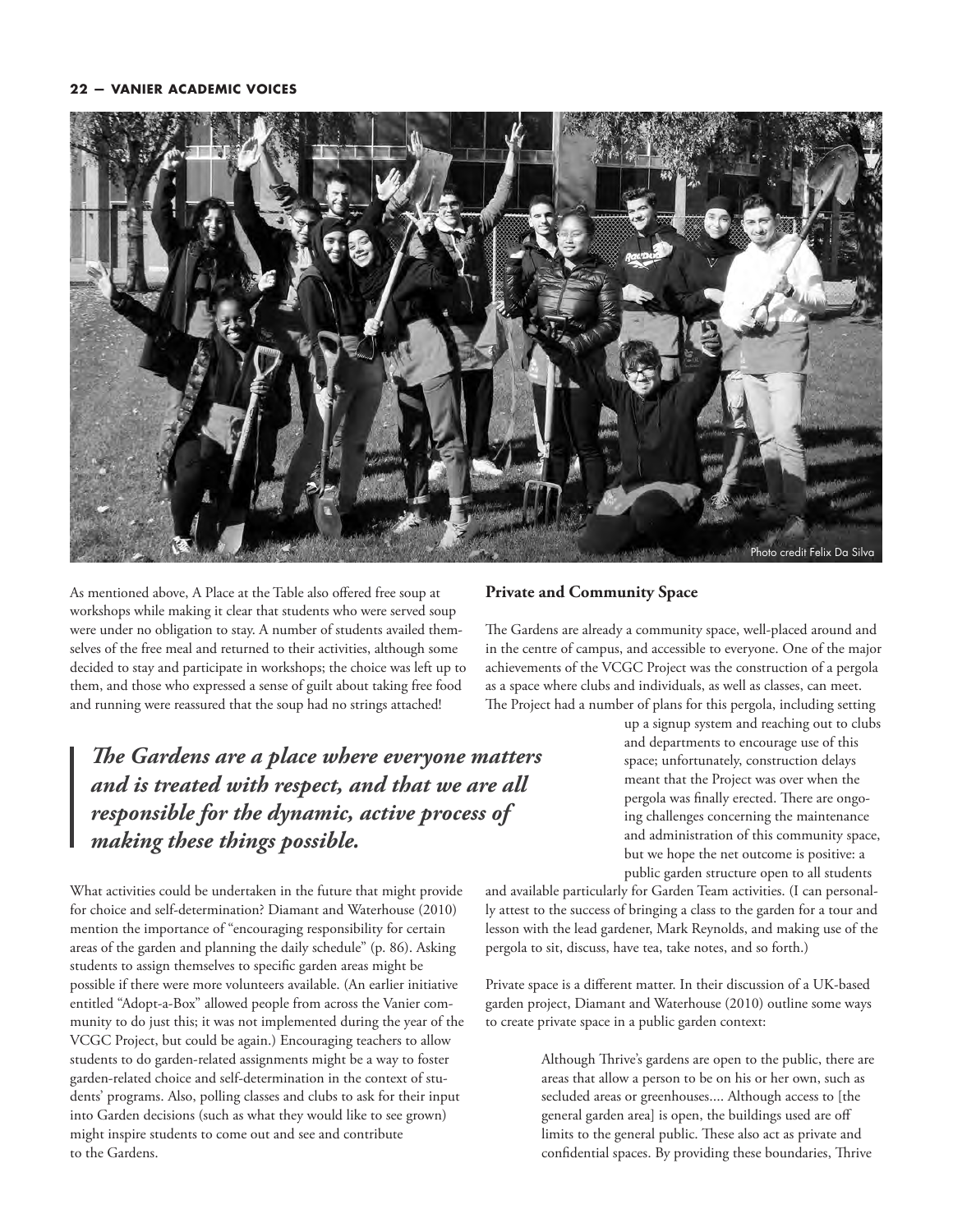has its own internal sense of community as well as being situated in the wider context of a public park. (p. 87)

The Collective Gardens are not technically a public area, but they are open to the entire Vanier community. One question that came up a few times during this project was the possibility of creating a Garden Club; if such a club were established, a Garden clubhouse for members could be an interesting benefit, and would create a private space for those who "belong" to the club. Also worth investigating would be the landscaping of parts of the Gardens to create nooks that create a sense of privacy, complete with benches and tables, although such concerns as accessibility, safety, and burdens on groundskeepers would of course have to be taken into account.

#### **Safe Environment**

The VCGC Project took several steps to create a sense of safety, particularly emotional safety, in the Gardens. In addition to the development of the Social Justice Statement, which articulates the collective's mission to make sure everyone is respected, our hiring of two student interns was in part an effort to make students feel comfortable in a way they might not with staff and faculty. Our hope was that these students would put others at ease, both by "taking charge" and by liaising with faculty/staff mentors if there were difficulties. We hired an outside consultant (Mark Reynolds, mentioned above, who was later hired on to be lead gardener) to assist students and VCGC Project members with the organization of workshops, in order to give an additional sense of structure and authority that we hoped would relieve pressure for the student interns.

When it came to workshops, we tried to create a comfortable and collaborative atmosphere (including providing the free soup, inviting students in from the hallways, and reaching out directly to students who had participated in earlier workshops in order to make them feel welcome). By happenstance, we needed to change the date of our final workshop from the usual Universal Break workshop time to a slot during class hours, so we reached out to teachers, two of whom brought their classes to the workshop. This more structured approach alleviated the need for shy students to take on a new activity of their own volition. If given our time back, we might decide to schedule workshops during class hours more often.

In fact, reaching students where they are, rather than expecting them to come to us, was a continual preoccupation. Late in the year, we decided to try video-recording some of our workshops, but not all presenters were comfortable with this request; in the end, only the final workshop ("Breaking the Rules Around Food") was recorded and shared on our website. However, we did collaborate with VTV for a special segment for the "Campus Cooking" channel, in which Brandee Diner, an Environmental and Wildlife Management teacher, and her student Sophie McCafferty presented information about Garden activities and demonstrated how to make tofu rice bowls with produce from the Gardens. The hope was that first encountering information about the Gardens on video would be less emotionally risky for shy students, and might give them the impetus to take the step to come out to a workshop or to volunteer.

Regardless, creating a collective and physical space that gives students a sense of comfort and safety is something that could be worked on in the future. More publicization of the Social Justice Statement and overall social justice mission, especially to other college groups and bodies, might be a start. Also, more presence and hands-on involvement of faculty/staff mentors—not just garden coordinators but organizers of activities, especially during the summer—might give students a greater sense of structure and support. This is difficult because most garden activity takes place during periods when teachers are not available to the college, and because creating a sense of safety and comfort for students requires a particular set of interpersonal skills. One easier step would be to organize workshops during times when teachers can bring classes, in order to minimize students' emotional risk-taking in making the choice to attend.

#### **Conclusion**

Our objective of creating a space of "belonging and learning" in the Gardens is a long-term one. One important consideration is that there is very little garden work that can happen during the academic year; it might make sense for other projects and services to come together with the Gardens to create a larger cross-campus initiative under the umbrella topic of student belonging. We feel that the Gardens can provide a hub that makes students feel they can "come as they are" and find a place for themselves, but it is a goal that the Gardens can achieve only with the support of the entire community. We are confident that Vanier has the will and means to provide this support, and we look forward to seeing the ways that the Gardens are a part of this larger achievement in the years to come.





*Dana Bath*  is a teacher in the English department.

#### *Works Cited*

*Diamant, E. & Waterhouse, A. (2010). Gardening and belonging: reflections on how social and therapeutic horticulture may facilitate health, wellbeing and inclusion.* British Journal of Occupational Therapy, 23*(2), 84-88. [https://pdfs.](https://pdfs.semanticscholar.org/3433/3b3941f44c7e65bf85aa98e0bb8af34a8a61.pdf) [semanticscholar.org/3433/3b3941f44c7e65bf85aa98e0bb8af34a8a61.pdf](https://pdfs.semanticscholar.org/3433/3b3941f44c7e65bf85aa98e0bb8af34a8a61.pdf)*

*Riley, K. (2017). ECQ project proposal: Jardins d'échanges : espaces d'appartenance et d'apprentissage.* 

*Vanier College Collective Gardens. (2019). Social justice statement. Retrieved from<https://www.vaniercollege.qc.ca/collective-gardens/about-us/#justice>*

*Wong, A. (2019). To be(long) or not to be(long): why a student's sense of belonging matters at Vanier. [PowerPoint slides].*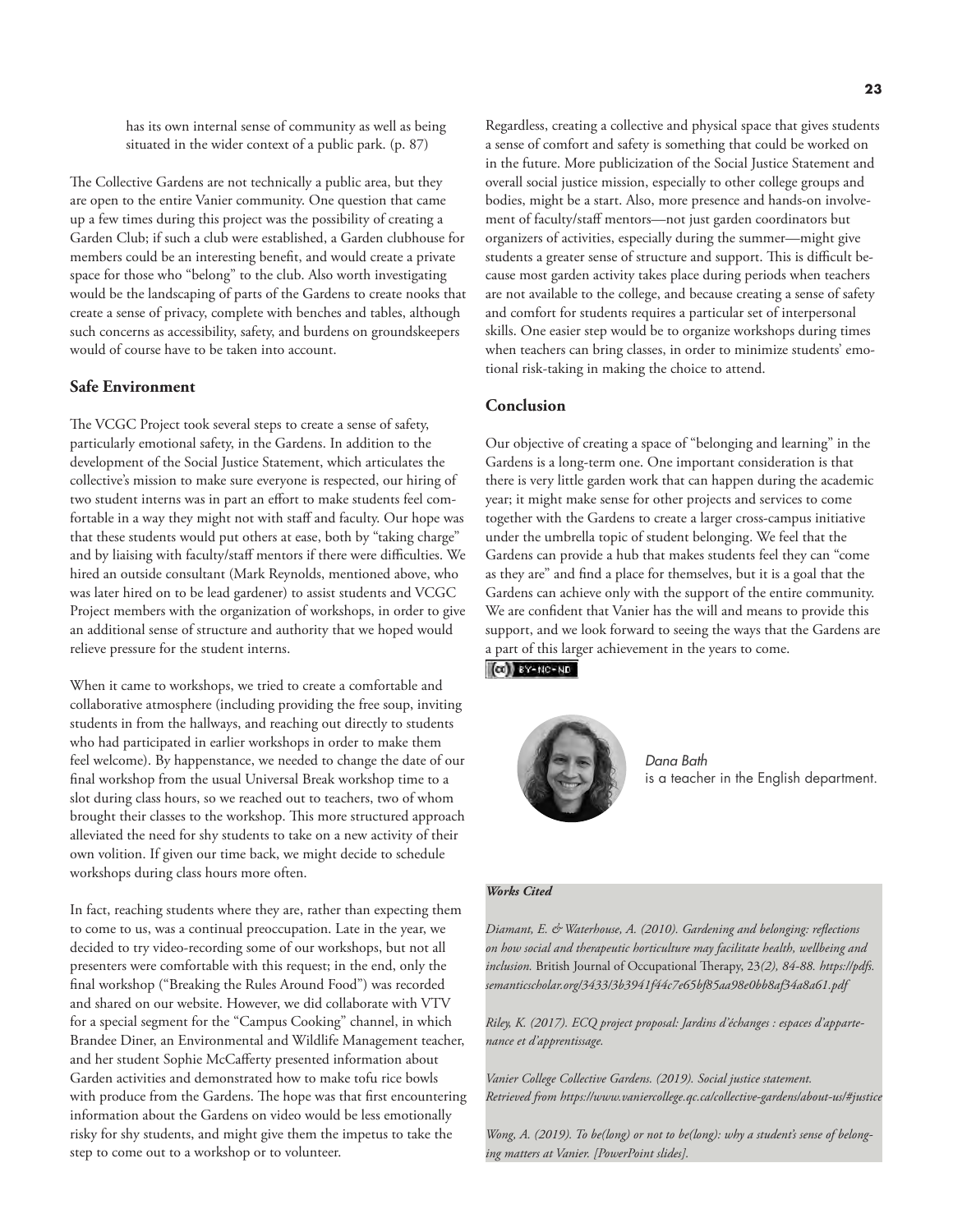

# **Vanier Researcher Profile**  Stephen Cohen

Stephen Cohen studies the mechanics of *space elevators*—an alternative to rockets, which could eventually allow us to shuttle people and goods to and from space in a

more cost-effective and secure way.

To many of us, this might sound like something straight out of a science fiction novel. However, as Stephen explained when I interviewed him for this researcher profile, scientists working in this area believe that space elevator technology may become a reality within the next 30 years.

At this point, you may be wondering what a space elevator would look like. Stephen described the space elevator as an infrastructure consisting of a long tether between an ocean-floating vessel on Earth and a satellite in space with a Geosynchronous Equatorial Orbit (GEO). A GEO is an orbit directly over earth's equator with an orbital period matching that of earth's rotation period. Consequently, a satellite in GEO always finds itself over the same spot on earth. Via the physical connection between earth and space created by the tether, payloads can be transported to high altitude and released into orbit using high-speed trains that climb the tether.

Stephen went on to say that the theoretical basis for space elevators is not new – it was originally proposed in 1960. However, its first engineering analysis in 1975 showed that the tether required a specific strength far greater than any material in existence at the time. Specific strength refers to a material's strength-to-density ratio. According to Stephen, scientists estimate that the material used to build the tether must have a specific strength 50x that of steel.

With the development of new materials in recent years, which are both very strong and very light, the interest in planning and developing the space elevator's design has been reignited within the scientific community. Following suit with this trend, within his most recent grant application to the Fonds de recherche du Quebec – Nature et technologies, Stephen proposes to study the effect that certain modifications to the space elevator's design have on its mechanical behaviour.

Later in the interview, I asked Stephen why and when he decided to choose the study of space elevator mechanics over more immediately applicable specialties within the field of mechanical engineering. "I never saw myself as the handy type of engineer," Stephen answered. "I was always more interested in theory." "I also enjoy working on a project that is so futuristic," he added. Stephen also mentioned that, in his last year of undergraduate studies at McGill University, he took a course on spacecraft dynamics. This area of physics includes everything from studying how orbits work to planning interplanetary missions. Stephen was so drawn in by the content of the course that

he ended up selecting the professor for this course as his Master of Engineering thesis supervisor. He has collaborated with Professor Misra on research ever since.

Immediately following the completion of his MEng, Stephen worked at MDA Space, helping to design satellites so that they don't break in transit. However, throughout his schooling and early career, Stephen primarily saw himself as an educator, which eventually led him to apply for a teaching position at Vanier.

As a teacher in Vanier's Physics Department since 2010, Stephen has witnessed the positive effect that his research is having on his students. For example, in 2014, he presented to his class before going to a space conference and, as a result of doing so, many students exhibited a high level of interest in working with him on research projects. One student in particular developed a software that simulated what it would look like to go into space as a space elevator operator. In 2019, in the context of a Research Methods course offered to Vanier students, Stephen supervised three students whose goal was to assess how the space elevator tether would move due to the release of payloads from it. Among other things, they discovered the particular release locations where the dynamical consequences were most severe. This work was presented in October, 2019, at the International Astronautical Congress in Washington, D.C. As an added bonus, these students were able to perform the entirety of the research at Vanier because it did not require sophisticated equipment, only software with which to perform numerical simulations.

When asked what he enjoys most about his job at Vanier, Stephen replied that it is the challenge of making complex ideas simple for his students to understand. He also enjoys the unpredictability of the classroom setting, as one class can be completely different from the next. Moreover, he is inspired to teach because students are open-minded and malleable. As such, he would like to continue nurturing them to pursue careers in physics that are as fulfilling as his own.

For a list of Stephen's most recent publications, please visit: [https://](https://theengineerspulse.blogspot.com/p/space-elevator.html) [theengineerspulse.blogspot.com/p/space-elevator.html](https://theengineerspulse.blogspot.com/p/space-elevator.html) $(G)$  BY-NC-ND

*Angela Vavassis* is the Research Officer in the Pedagogical Support & Innovation office.

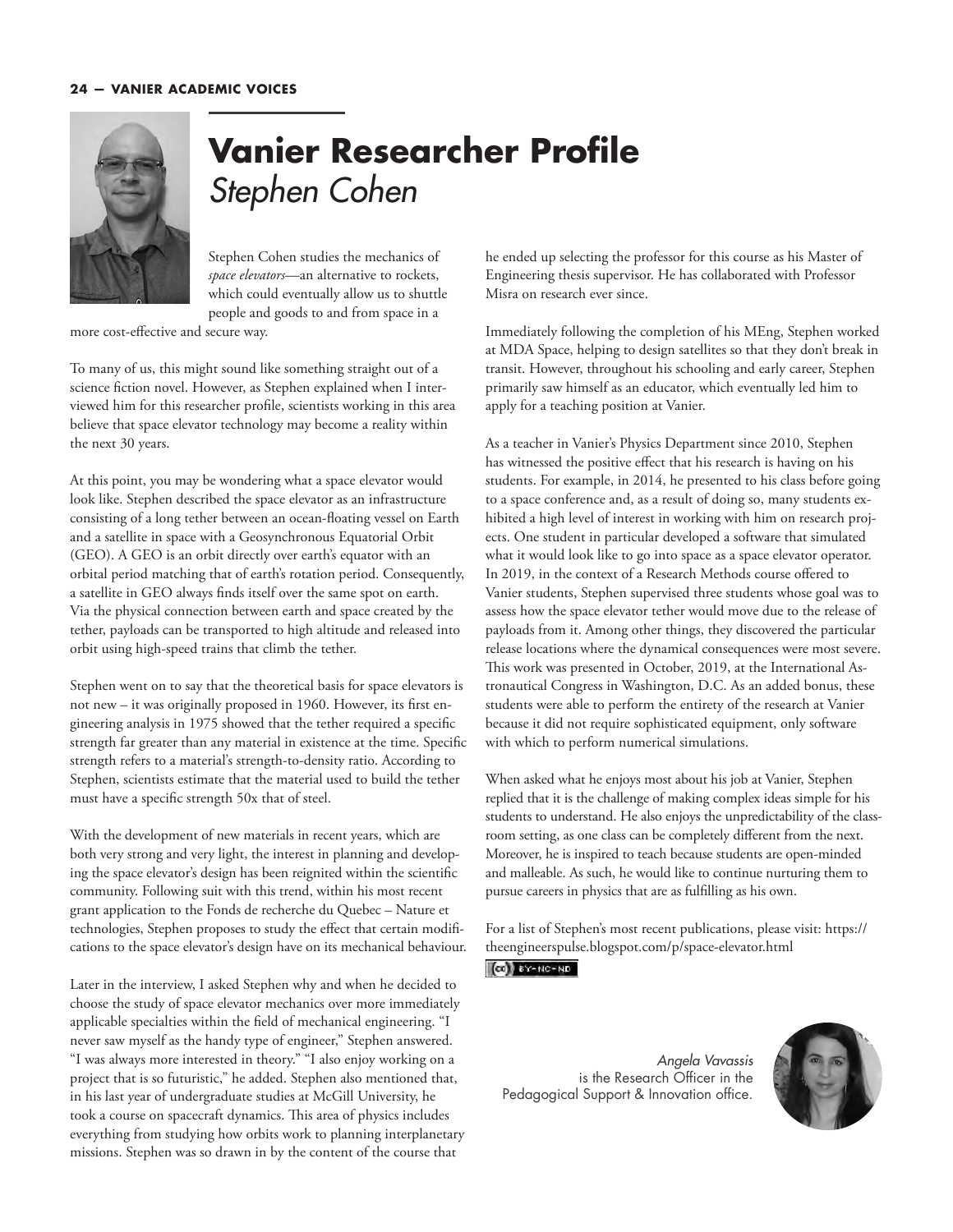### **Publications from Vanier Teachers and Staff**

Kingsmill, P. (2019). Integrating online curation and social annotation into courses. Vitrine technologie-education. Retrieved from [https://www.vteducation.](https://www.vteducation.org/en/articles/collaborative-learning/integrating-online-curation-and-social-annotation-courses) [org/en/articles/collaborative-learning/integrating-online-curation-and-social-an](https://www.vteducation.org/en/articles/collaborative-learning/integrating-online-curation-and-social-annotation-courses)[notation-courses](https://www.vteducation.org/en/articles/collaborative-learning/integrating-online-curation-and-social-annotation-courses) 

### **Honours Awarded to Vanier Teachers and Staff**

In June 2019, Rivka Guttman received the Anthony Battaglia Scholarship at the International Nursing Association for Clinical Simulation and Learning Conference in Phoenix, Arizona.

In November 2019, Louise Robinson placed first in the international division of the Bai Jiang Industrial Product Innovative Design and 3D Printing Technology Competition in Tianjin, China.